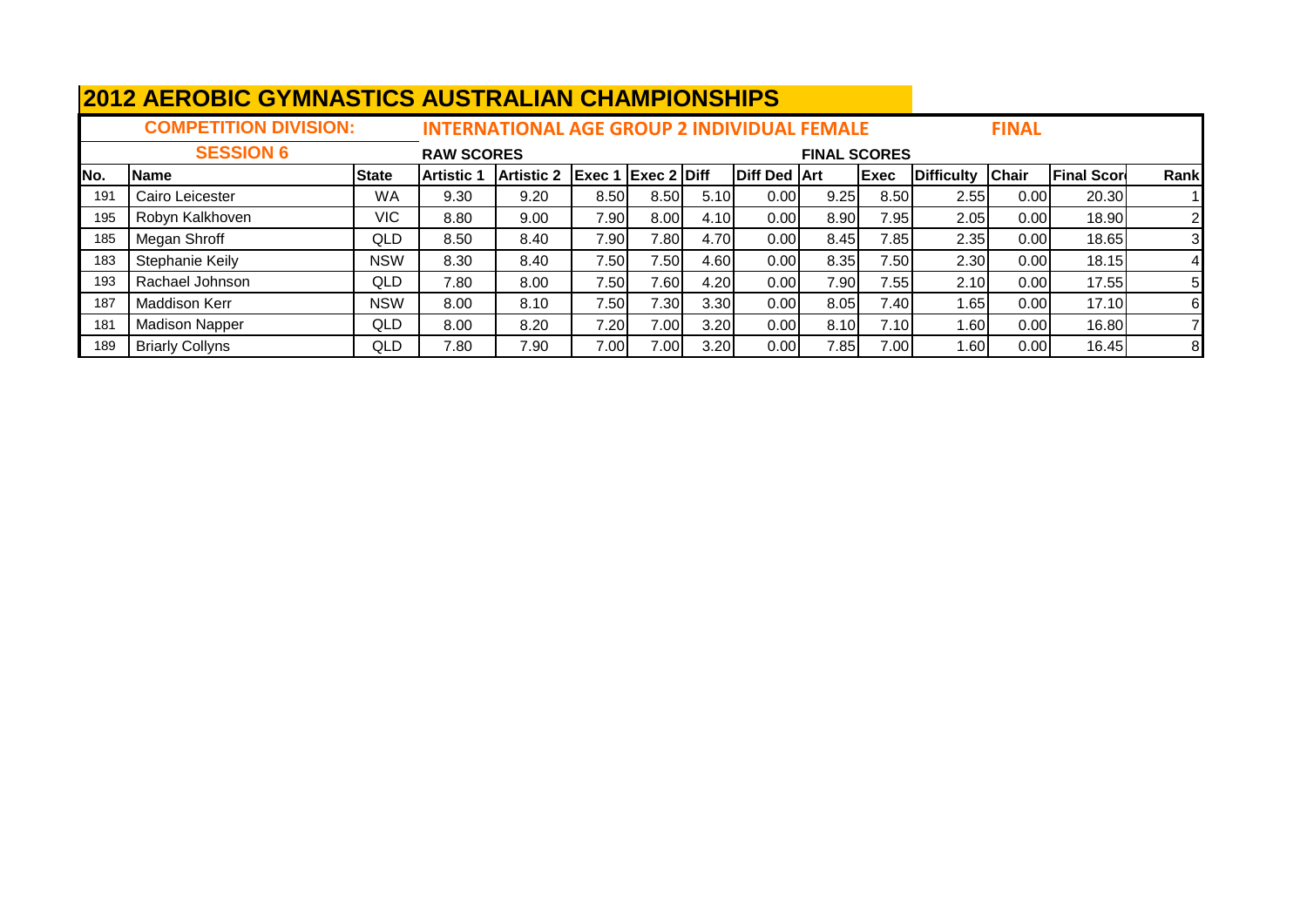|     | <u>ZUIZ AERUDIU UTIVINASTIUS AUSTRALIAN UNAIVIPIUNSNIFS</u> |              |                   |                                    |                           |      |      |                     |                     |             |                   |              |                    |      |
|-----|-------------------------------------------------------------|--------------|-------------------|------------------------------------|---------------------------|------|------|---------------------|---------------------|-------------|-------------------|--------------|--------------------|------|
|     | <b>COMPETITION DIVISION:</b>                                |              |                   | <b>INTERNATIONAL SENIOR FEMALE</b> |                           |      |      |                     |                     |             | <b>FINAL</b>      |              |                    |      |
|     | <b>SESSION 6</b>                                            |              | <b>RAW SCORES</b> |                                    |                           |      |      |                     | <b>FINAL SCORES</b> |             |                   |              |                    |      |
| No. | <b>Name</b>                                                 | <b>State</b> | IArtistic 1       | <b>Artistic 2</b>                  | <b>Exec 1 Exec 2 Diff</b> |      |      | <b>Diff Ded Art</b> |                     | <b>Exec</b> | <b>Difficulty</b> | <b>Chair</b> | <b>Final Score</b> | Rank |
| 204 | Samantha Elkington                                          | <b>WA</b>    | 8.50              | 8.50                               | 8.30                      | 8.30 | 5.90 | 0.00                | 8.50                | 8.30        | 2.95              | 0.00         | 19.75              |      |
| 200 | Chelsea Carroll                                             | WA           | 8.30              | 8.20                               | 8.50                      | 8.30 | 4.80 | 0.00                | 8.25                | 8.40        | 2.40              | 0.00         | 19.05              |      |
| 208 | Zoe Tisdale                                                 | WA           | 8.00              | 8.00                               | 8.30                      | 8.00 | 5.00 | 0.00                | 8.00                | 8.15        | 2.50              | 0.00         | 18.65              | 3    |
| 194 | Koby Moore                                                  | <b>NSW</b>   | 8.30              | 8.20                               | 8.10                      | 7.90 | 4.10 | 0.00                | 8.25                | 8.00        | 2.05              | 0.00         | 18.30              |      |
| 182 | Catriona Cowden                                             | <b>WA</b>    | 7.70              | 7.70                               | 7.40                      | 7.60 | 5.40 | 0.00                | 7.70                | 7.50        | 2.70              | 0.00         | 17.90              | 5    |
| 190 | Krichelle Gilmour                                           | QLD          | 8.30              | 8.30                               | 7.00                      | 7.00 | 5.00 | 0.00                | 8.30                | 7.00        | 2.50              | 0.00         | 17.80              | 6    |
| 192 | Annabel Muttdon                                             | VIC          | 7.90              | 7.90                               | 7.30                      | 7.60 | 4.40 | 0.00                | 7.90                | 7.45        | 2.20              | 0.20         | 17.35              |      |
| 196 | <b>Caitlin Shipsides</b>                                    | VIC          | 8.20              | 8.20                               | 7.00                      | 6.80 | 3.80 | 0.00                | 8.20                | 6.90        | 1.90              | 0.00         | 17.00              | 8    |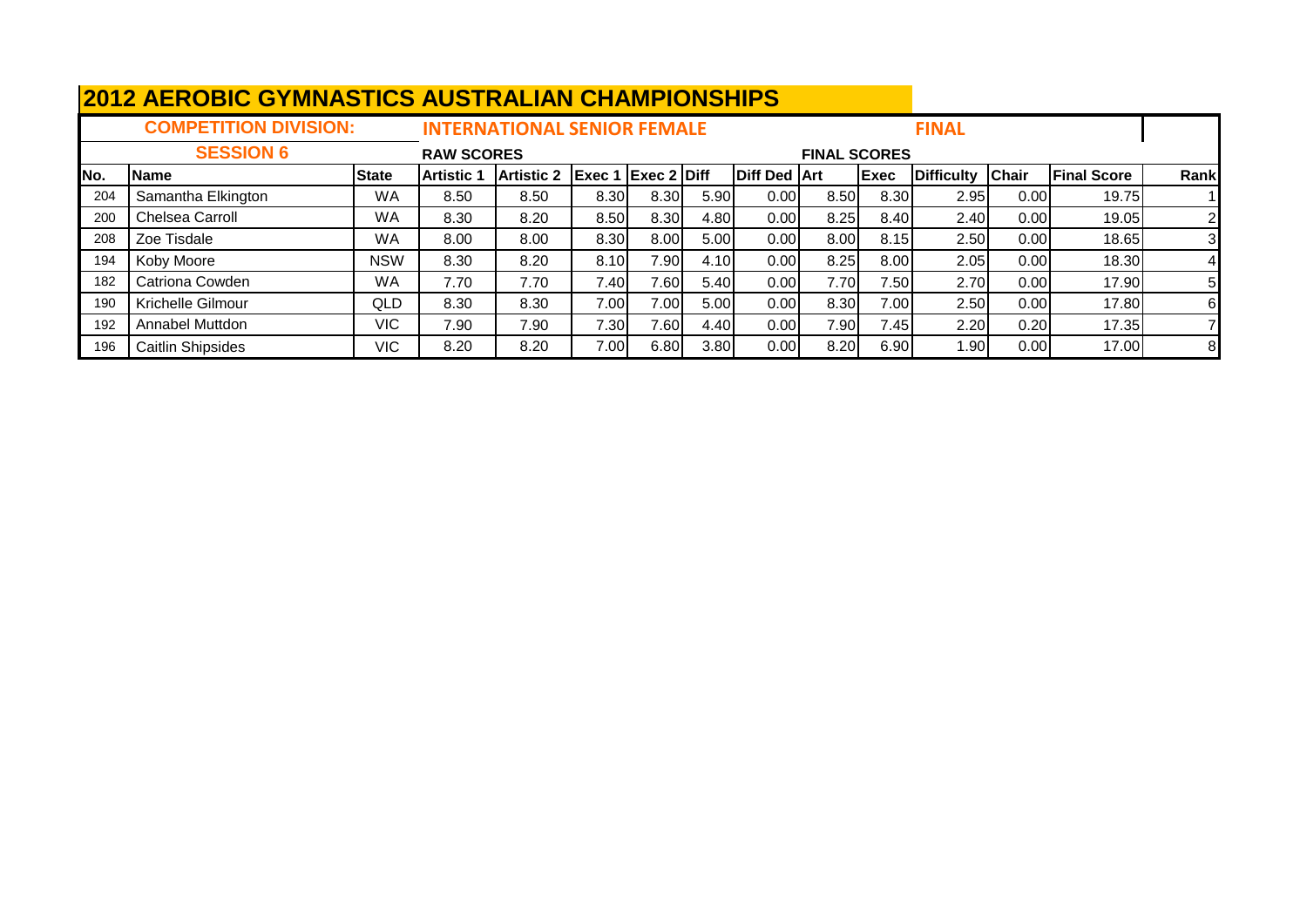|     | <u>ZUIZ ALIYODIU UTIWIYAJTIUJ AUJTIVALIAN UTIAWI IUNJITII J</u> |              |                   |                                                    |                           |      |      |                     |                     |             |                  |              |                    |                |
|-----|-----------------------------------------------------------------|--------------|-------------------|----------------------------------------------------|---------------------------|------|------|---------------------|---------------------|-------------|------------------|--------------|--------------------|----------------|
|     | <b>COMPETITION DIVISION:</b>                                    |              |                   | <b>INTERNATIONAL AGE GROUP 1 INDIVIDUAL FEMALE</b> |                           |      |      |                     |                     |             |                  | <b>FINAL</b> |                    |                |
|     | <b>SESSION 6</b>                                                |              | <b>RAW SCORES</b> |                                                    |                           |      |      |                     | <b>FINAL SCORES</b> |             |                  |              |                    |                |
| No. | <b>Name</b>                                                     | <b>State</b> | <b>Artistic 1</b> | <b>Artistic 2</b>                                  | <b>Exec 1 Exec 2 Diff</b> |      |      | <b>Diff Ded Art</b> |                     | <b>Exec</b> | Difficulty Chair |              | <b>Final Score</b> | Rank           |
| 201 | Giveney How                                                     | WA           | 8.80              | 8.90                                               | 8.70                      | 8.60 | 3.00 | 0.00                | 8.85                | 8.65        | l .50 l          | 0.00         | 19.00              |                |
| 199 | <b>Charlotte Roe</b>                                            | VIC.         | 9.00              | 9.30                                               | 8.40                      | 8.50 | 2.50 | 0.00                | 9.15                | 8.45        | 1.25             | 0.20         | 18.65              | $\overline{2}$ |
| 211 | Jazmin Crawford                                                 | WA           | 8.90              | 8.70                                               | 8.00                      | 8.00 | 2.10 | 0.00                | 8.80                | 8.00        | 1.05             | 0.00         | 17.85              | 31             |
| 203 | Kira Stray                                                      | QLD          | 8.50              | 8.50                                               | 7.70I                     | 7.70 | 2.70 | 0.00                | 8.50                | 7.70        | 1.35             | 0.00         | 17.55              | 41             |
| 215 | Rebecca Donato                                                  | VIC.         | 8.50              | 8.70                                               | 7.50l                     | 7.60 | 2.80 | 0.00                | 8.60                | 7.55        | 1.40             | 0.00         | 17.55              | 5 <sub>l</sub> |
| 209 | Olivia Feaver                                                   | VIC          | 7.90              | 8.00                                               | 8.30                      | 8.20 | 2.20 | 0.00                | 7.95                | 8.25        | 1.10             | 0.00         | 17.30              | 61             |
| 213 | Katie Underwood                                                 | QLD          | 8.00              | 8.00                                               | 8.00                      | 8.00 | 2.30 | 0.00                | 8.00                | 8.00        | 1.15             | 0.00         | 17.15              |                |
| 207 | Lani Nielsen                                                    | QLD          | 7.40              | 7.70                                               | 7.00                      | 6.90 | .801 | 0.00                | 7.55                | 6.95        | 0.90             | 0.00         | 15.40              | 8              |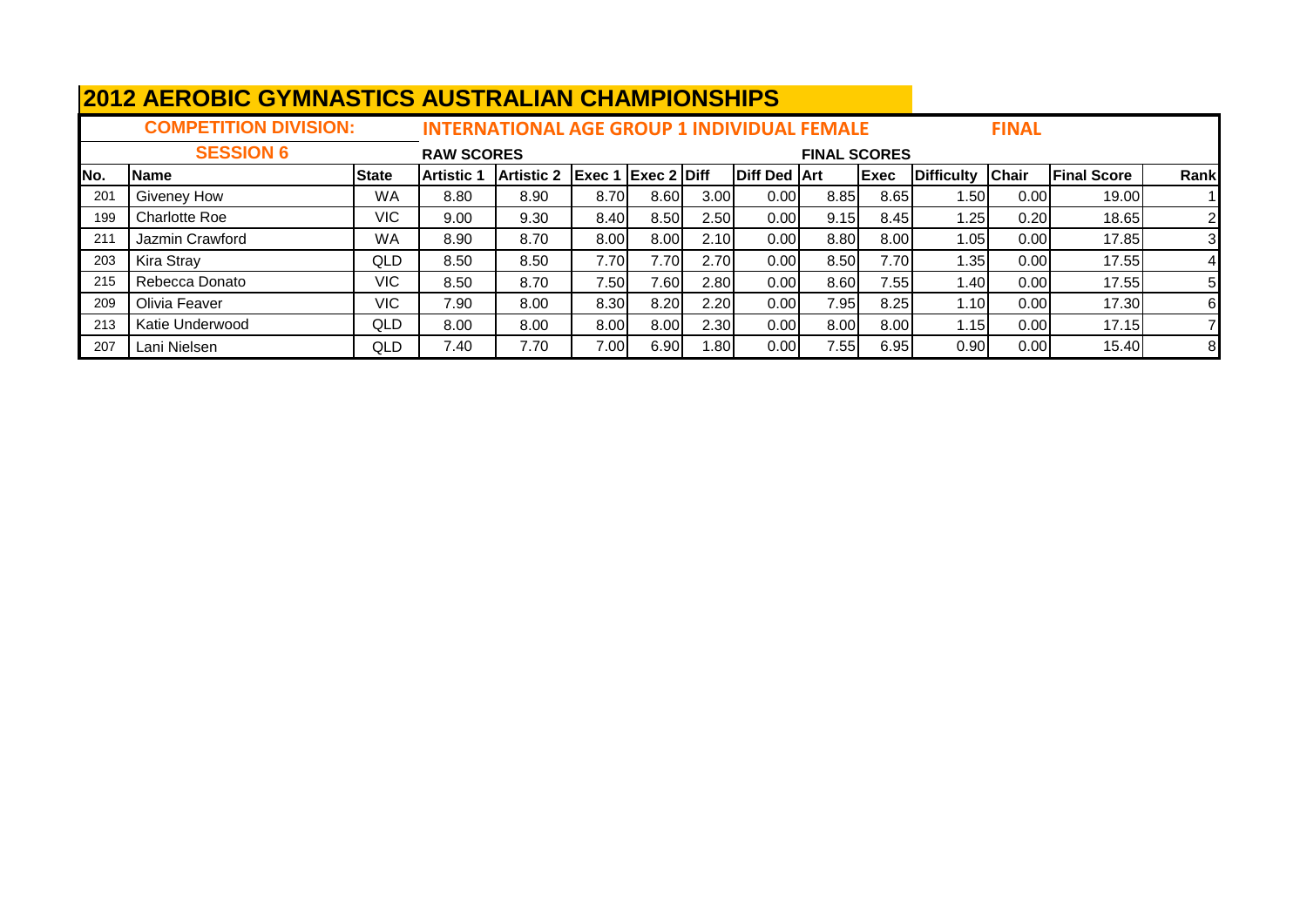|      | <b>2012 AEROBIC GYMNASTICS AUSTRALIAN CHAMPIONSHIPS</b>                     |              |                   |                                      |       |      |      |                       |                     |              |                          |              |                     |       |
|------|-----------------------------------------------------------------------------|--------------|-------------------|--------------------------------------|-------|------|------|-----------------------|---------------------|--------------|--------------------------|--------------|---------------------|-------|
|      | <b>COMPETITION DIVISION:</b><br><b>INTERNATIONAL SENIOR INDIVIDUAL MALE</b> |              |                   |                                      |       |      |      |                       |                     |              |                          | <b>FINAL</b> |                     |       |
|      | <b>SESSION 6</b>                                                            |              | <b>RAW SCORES</b> |                                      |       |      |      |                       | <b>FINAL SCORES</b> |              |                          |              |                     |       |
| INo. | <b>Name</b>                                                                 | <b>State</b> | <b>Artistic</b>   | <b>Artistic 2 Exec 1 Exec 2 Diff</b> |       |      |      | <b>IDiff Ded IArt</b> |                     | <b>IExec</b> | <b>IDifficulty Chair</b> |              | <b>IFinal Score</b> | Rankl |
| 210  | <b>Brenton Andreoli</b>                                                     | VIC          | 8.30              | 8.30                                 | 7.201 | 7.60 | 6.30 | 0.00                  | 8.30                | 7.401        | 3.15                     | 0.00         | 18.85               |       |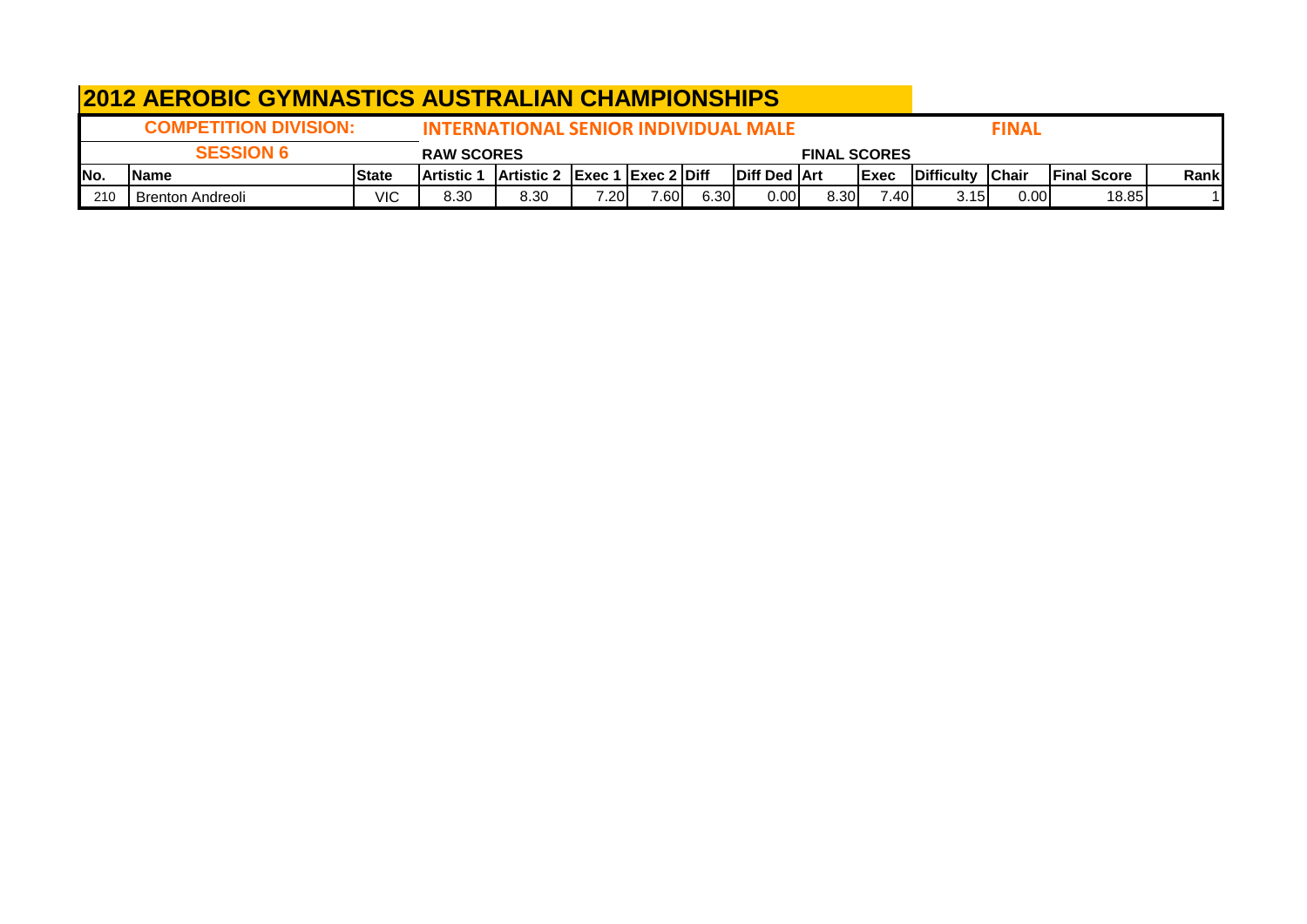|      | <b>2012 AEROBIC GYMNASTICS AUSTRALIAN CHAMPIONSHIPS</b>                                                |              |                   |                              |                                      |      |      |              |                     |             |            |              |                    |       |
|------|--------------------------------------------------------------------------------------------------------|--------------|-------------------|------------------------------|--------------------------------------|------|------|--------------|---------------------|-------------|------------|--------------|--------------------|-------|
|      | <b>COMPETITION DIVISION:</b>                                                                           |              |                   | <b>AERODANCE JUNIOR TEAM</b> |                                      |      |      |              |                     |             |            | <b>FINAL</b> |                    |       |
|      | <b>SESSION 6</b>                                                                                       |              | <b>RAW SCORES</b> |                              |                                      |      |      |              | <b>FINAL SCORES</b> |             |            |              |                    |       |
| INo. | <b>Name</b>                                                                                            | <b>State</b> | <b>Artistic 1</b> | <b>Artistic 2</b>            | $\left $ Exec 1 $\left $ Exec 2 Diff |      |      | Diff Ded Art |                     | <b>Exec</b> | Difficulty | <b>Chair</b> | <b>Final Score</b> | Rankl |
| 218  | Alison Date, Ashleigh Elvin,<br>Kira Le Marshall, Grace Mitchell,<br>Aymee Sleaford                    | QLD          | 8.50              | 8.50                         | 7.20                                 | 7.20 | 0.70 | 0.00         | 8.50                | 7.20        | 0.35       | 0.00         | 16.05              |       |
| 214  | Charlotte Mitchell, Amelia<br>Searle, Jasmine Searle, Tayla<br>Sleaford, Macy Barnshaw                 | QLD          | 7.80              | 7.30                         | 7.50                                 | 7.30 | 0.40 | 0.00         | 7.55                | 7.40 l      | 0.20       | 0.00         | 15.15              |       |
| 216  | Annelise Chu, Cassandra<br>Economides, Anika Flowers,<br>Samantha Ly, Jaclyn Nguyen,<br>Annika Pienaar | <b>NSW</b>   | 6.10              | 6.80                         | 6.70                                 | 6.80 | 0.30 | 0.00         | 6.45                | 6.75        | 0.15       | 0.00         | 13.35              | 3     |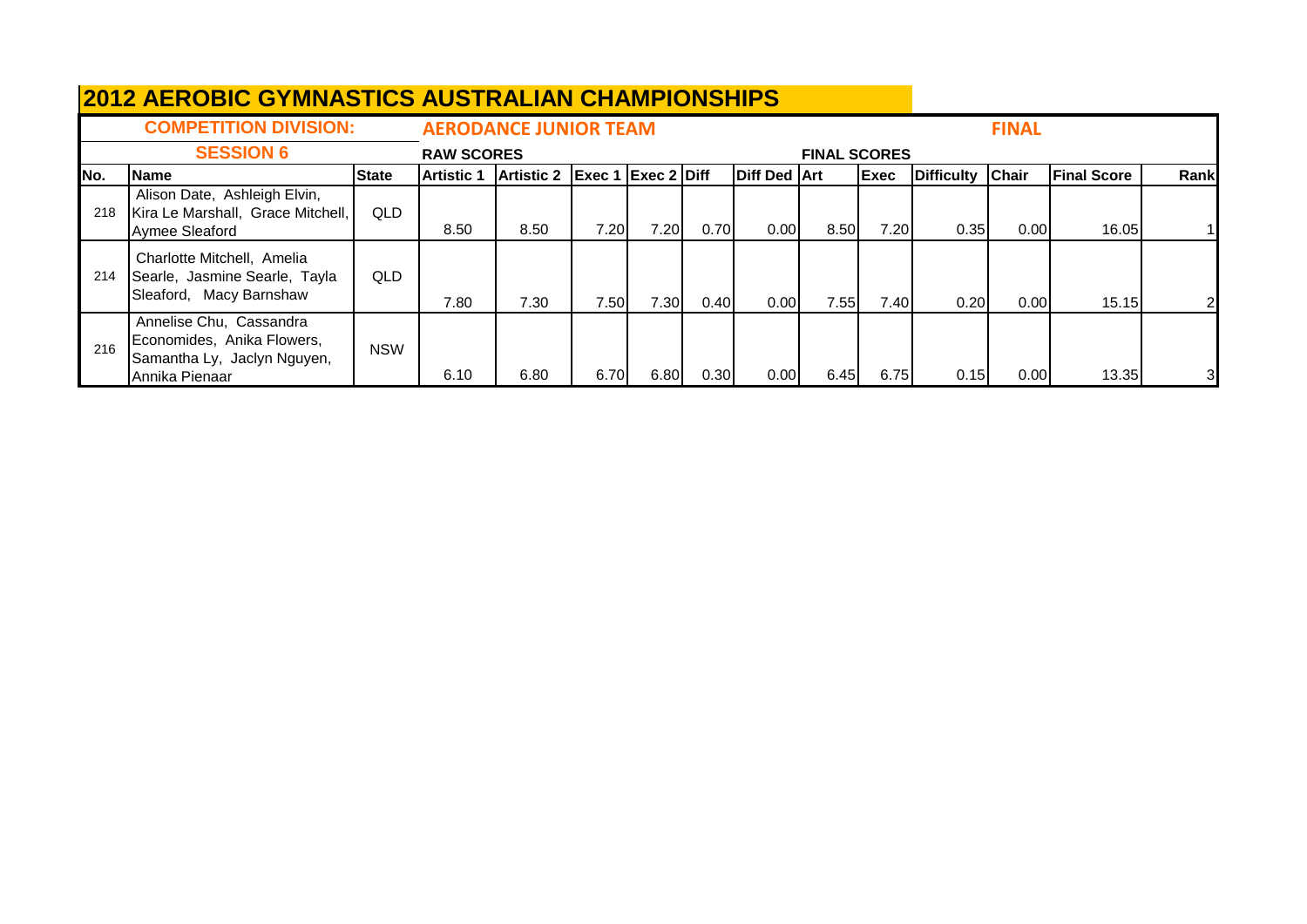|      | <b>2012 AEROBIC GYMNASTICS AUSTRALIAN CHAMPIONSHIPS</b>      |        |                   |                                       |      |      |      |                       |      |              |                  |              |                     |       |
|------|--------------------------------------------------------------|--------|-------------------|---------------------------------------|------|------|------|-----------------------|------|--------------|------------------|--------------|---------------------|-------|
|      | <b>COMPETITION DIVISION:</b>                                 |        |                   | <b>INTERNATIONAL AGE GROUP 2 PAIR</b> |      |      |      |                       |      |              |                  | <b>FINAL</b> |                     |       |
|      | <b>SESSION 6</b><br><b>RAW SCORES</b><br><b>FINAL SCORES</b> |        |                   |                                       |      |      |      |                       |      |              |                  |              |                     |       |
| INo. | <b>IName</b>                                                 | lState | <b>Artistic 1</b> | Artistic 2 Exec 1 Exec 2 Diff         |      |      |      | <b>IDiff Ded IArt</b> |      | <b>IExec</b> | Difficulty Chair |              | <b>IFinal Score</b> | Rankl |
| 219  | Rachael Johnson, Madison<br><b>INapper</b>                   | QLD    | 7.30              | 7.10                                  | 5.70 | 5.90 | 3.60 | 0.00                  | 7.20 | 5.80         | .80              | 0.00         | 14.80               |       |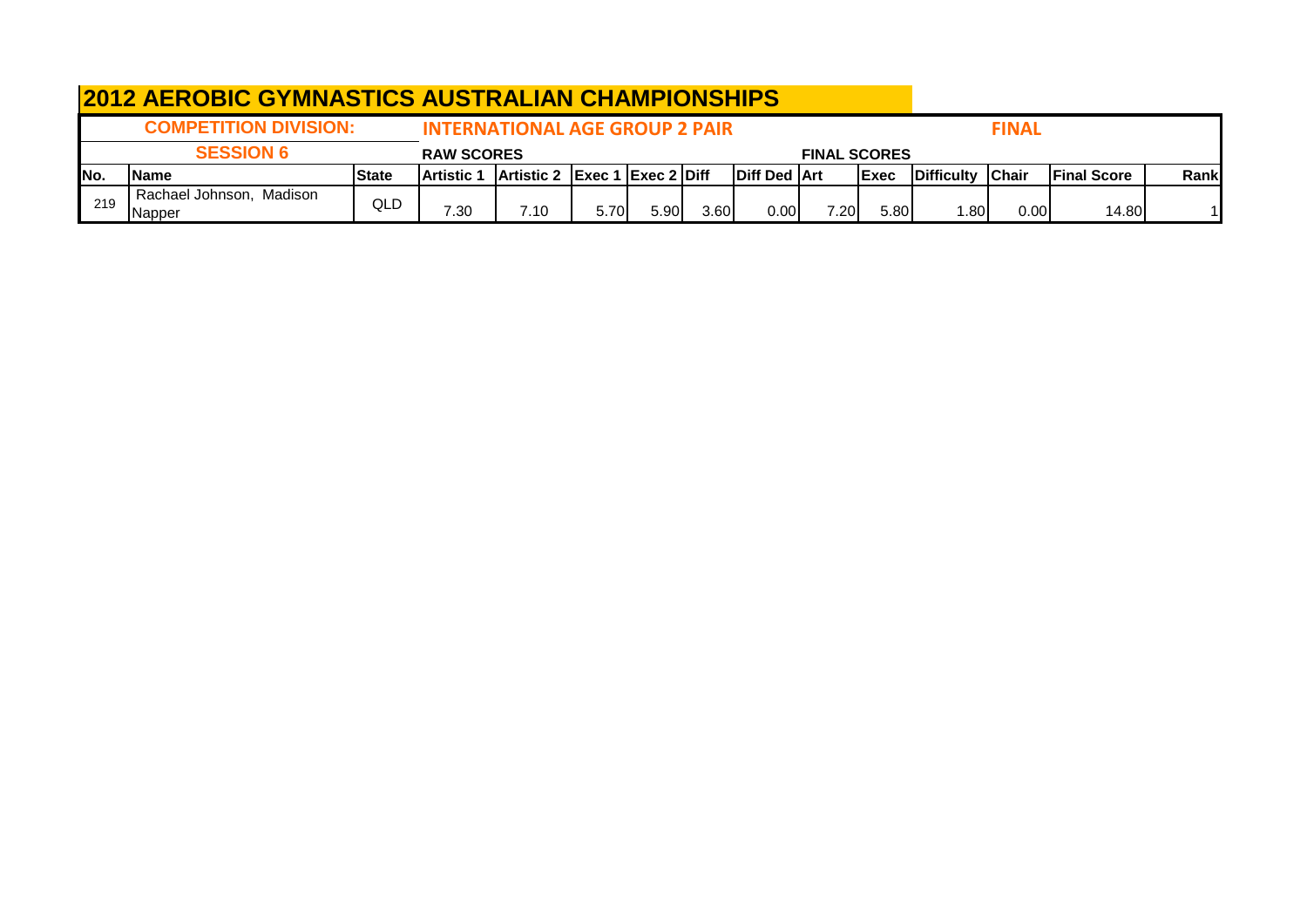|      | <b>2012 AEROBIC GYMNASTICS AUSTRALIAN CHAMPIONSHIPS</b>                                                                                                              |              |                   |                                    |        |                    |      |                     |                     |             |                   |              |                    |                |
|------|----------------------------------------------------------------------------------------------------------------------------------------------------------------------|--------------|-------------------|------------------------------------|--------|--------------------|------|---------------------|---------------------|-------------|-------------------|--------------|--------------------|----------------|
|      | <b>COMPETITION DIVISION:</b>                                                                                                                                         |              |                   | <b>AERODANCE INTERMEDIATE TEAM</b> |        |                    |      |                     |                     |             |                   | <b>FINAL</b> |                    |                |
|      | <b>SESSION 6</b>                                                                                                                                                     |              | <b>RAW SCORES</b> |                                    |        |                    |      |                     | <b>FINAL SCORES</b> |             |                   |              |                    |                |
| INo. | <b>Name</b>                                                                                                                                                          | <b>State</b> | <b>Artistic 1</b> | <b>Artistic 2</b>                  | Exec 1 | <b>Exec 2 Diff</b> |      | <b>Diff Ded Art</b> |                     | <b>Exec</b> | <b>Difficulty</b> | <b>Chair</b> | <b>Final Score</b> | Rank           |
| 228  | Ruby Cordner, Bridget<br>Mcnamara, Jessica Ormeno,<br>Paige Sutterby, Ady Waters,<br>Tahnee Bratanavicius, Rikki Bell<br>Warren                                      | <b>VIC</b>   | 8.40              | 8.30                               | 7.90   | 8.00               | 0.70 | 0.001               | 8.35                | 7.95        | 0.35              | 0.00         | 16.65              |                |
| 224  | Ashleigh Auret, Elizabeth<br>Burgess, Marni Forde-Sloan,<br>Natalie Geale, Mercedes<br>McIntyre, Kirsty Till, Isabel<br>Turner, Michaela Warren,<br>Jessica Williams | <b>QLD</b>   | 7.90              | 7.80                               | 7.50   | 7.20               | 0.90 | 0.00                | 7.85                | 7.35        | 0.45              | 0.00         | 15.65              | $\overline{2}$ |
| 222  | Soraya Le Marshall, Jasmine<br>Meehan-Stubbs, Amy Morrison,<br>Kira Stray, Alexandra Tree,<br>Montana Zillfleisch                                                    | <b>QLD</b>   | 8.30              | 8.40                               | 6.70   | 6.80               | 0.60 | 0.00                | 8.35                | 6.75        | 0.30              | 0.00         | 15.40              | 31             |
| 226  | Jazmin Crawford, Giveney How,<br>Demyan Kostylev, Jarra<br>Somerville, Alexandra Wilde                                                                               | <b>WA</b>    | 7.80              | 7.70                               | 7.00   | 6.90               | 0.70 | 0.00                | 7.75                | 6.95        | 0.35              | 0.10         | 14.95              |                |
| 220  | Claudia Beucker, Chelsea<br>Clarke, Maddison Kerr, Sarah<br>Mitchell, Anastasia Riordan-<br><b>Banister</b>                                                          | <b>NSW</b>   | 6.70              | 6.60                               | 7.00   | 6.70               | 0.70 | 0.00                | 6.65                | 6.85        | 0.35              | 0.00         | 13.85              | 51             |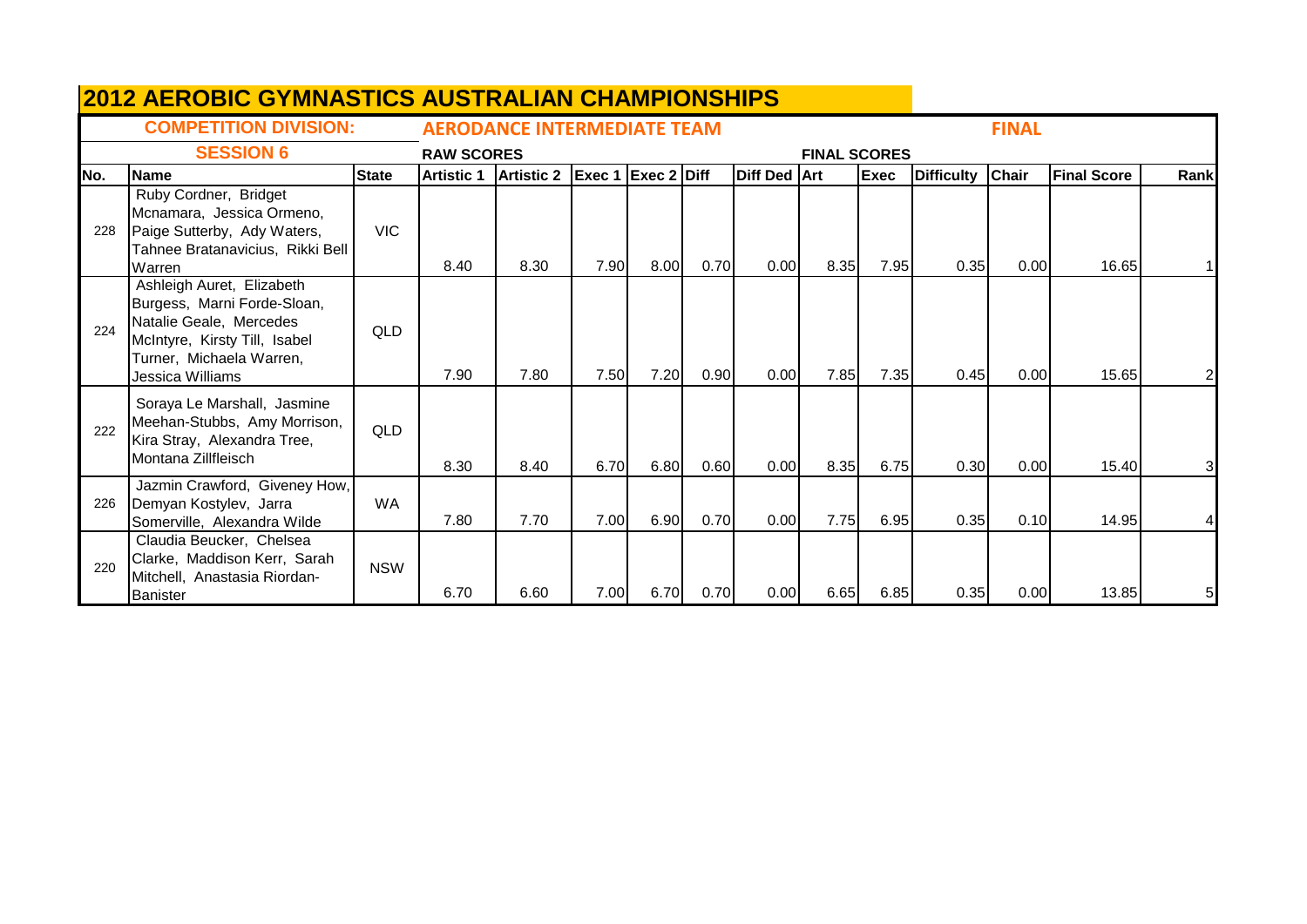|      | <b>2012 AEROBIC GYMNASTICS AUSTRALIAN CHAMPIONSHIPS</b>                                   |               |                    |                                      |       |      |      |                       |      |              |                          |       |                     |       |
|------|-------------------------------------------------------------------------------------------|---------------|--------------------|--------------------------------------|-------|------|------|-----------------------|------|--------------|--------------------------|-------|---------------------|-------|
|      | <b>COMPETITION DIVISION:</b><br>INTERNATIONAL AGE GROUP 2 INDIVIDUAL MALE<br><b>FINAL</b> |               |                    |                                      |       |      |      |                       |      |              |                          |       |                     |       |
|      | <b>SESSION 6</b><br><b>RAW SCORES</b><br><b>FINAL SCORES</b>                              |               |                    |                                      |       |      |      |                       |      |              |                          |       |                     |       |
| INo. | Name                                                                                      | <b>IState</b> | <b>IArtistic 1</b> | <b>Artistic 2 Exec 1 Exec 2 Diff</b> |       |      |      | <b>IDiff Ded IArt</b> |      | <b>IExec</b> | <b>IDifficulty Chair</b> |       | <b>IFinal Score</b> | Rankl |
| 221  | Kenji Fujihara                                                                            | VIC           | 8.40               | 8.60                                 | 6.70I | 7.00 | 3.60 | 0.00 <sub>l</sub>     | 8.50 | 6.85         | 1.80                     | 0.10l | 17.05               |       |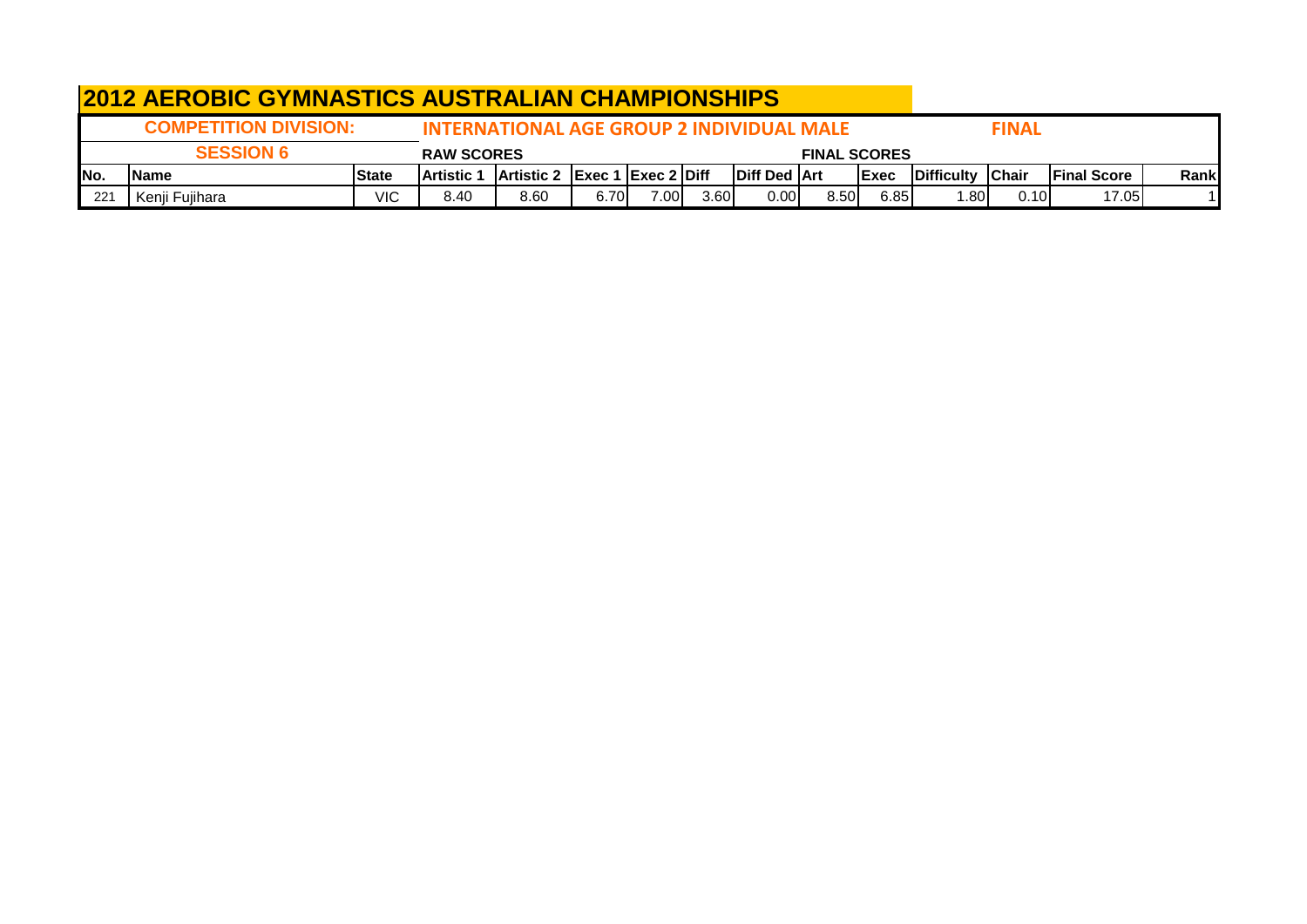|      | <b>2012 AEROBIC GYMNASTICS AUSTRALIAN CHAMPIONSHIPS</b>                                                                                 |              |                   |                              |                           |      |      |                     |                     |      |                   |              |                    |                |
|------|-----------------------------------------------------------------------------------------------------------------------------------------|--------------|-------------------|------------------------------|---------------------------|------|------|---------------------|---------------------|------|-------------------|--------------|--------------------|----------------|
|      | <b>COMPETITION DIVISION:</b>                                                                                                            |              |                   | <b>AERODANCE SENIOR TEAM</b> |                           |      |      |                     |                     |      |                   | <b>FINAL</b> |                    |                |
|      | <b>SESSION 6</b>                                                                                                                        |              | <b>RAW SCORES</b> |                              |                           |      |      |                     | <b>FINAL SCORES</b> |      |                   |              |                    |                |
| INo. | <b>Name</b>                                                                                                                             | <b>State</b> | Artistic 1        | <b>Artistic 2</b>            | <b>Exec 1 Exec 2 Diff</b> |      |      | <b>Diff Ded Art</b> |                     | Exec | <b>Difficulty</b> | Chair        | <b>Final Score</b> | Rank           |
| 225  | Chelsea Carroll, Catriona<br>Cowden, Samantha Elkington,<br>Michelle Godber, Vanessa Pink,<br>Suzi Price, Kirsten Quain, Zoe<br>Tisdale | <b>WA</b>    | 8.90              | 8.70                         | 7.70                      | 7.90 | 0.50 | 0.00                | 8.80                | 7.80 | 0.25              | 0.00         | 16.85              |                |
| 227  | Eliza Dunn, Chloe Jackson,<br>Natalie Middlemast, Annabel<br>Muttdon, Eliza Quinert, Caitlin<br><b>Shipsides</b>                        | <b>VIC</b>   | 8.70              | 8.70                         | 7.60                      | 7.50 | 0.90 | 1.00                | 8.70                | 7.55 | 0.00 <sub>l</sub> | 0.00         | 16.25              |                |
| 223  | Ashleigh Donovan, Karina<br>Pemberton, Laura Pemberton,<br>Danielle Simonet, Emily Spencer                                              | <b>NSW</b>   | 6.30              | 6.20                         | 4.50                      | 4.70 | 0.50 | 0.00                | 6.25                | 4.60 | 0.25              | 0.50         | 10.60              | 3 <sup>l</sup> |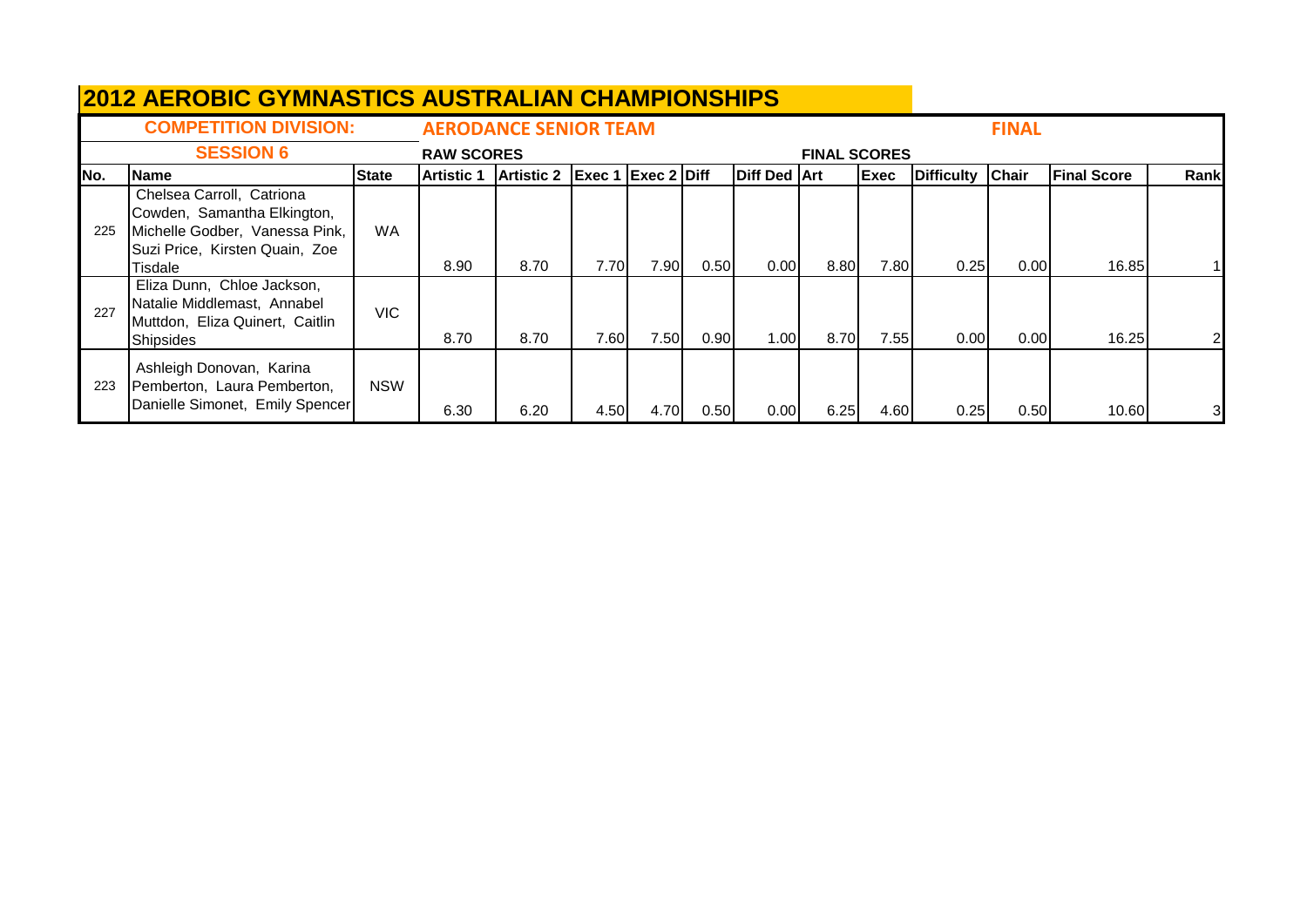|      | <b>2012 AEROBIC GYMNASTICS AUSTRALIAN CHAMPIONSHIPS</b> |              |                   |                                            |      |      |                   |              |                     |              |                   |              |                    |                |
|------|---------------------------------------------------------|--------------|-------------------|--------------------------------------------|------|------|-------------------|--------------|---------------------|--------------|-------------------|--------------|--------------------|----------------|
|      | <b>COMPETITION DIVISION:</b>                            |              |                   | <b>NATIONAL A JUNIOR INDIVIDUAL FEMALE</b> |      |      |                   |              |                     |              |                   | <b>FINAL</b> |                    |                |
|      | <b>SESSION 6</b>                                        |              | <b>RAW SCORES</b> |                                            |      |      |                   |              | <b>FINAL SCORES</b> |              |                   |              |                    |                |
| INo. | <b>Name</b>                                             | <b>State</b> | <b>Artistic 1</b> | Artistic 2 Exec 1 Exec 2 Diff              |      |      |                   | Diff Ded Art |                     | <b>IExec</b> | <b>Difficulty</b> | <b>Chair</b> | <b>Final Score</b> | Rank           |
| 110  | Elliza Lane                                             | QLD          | 8.10              | 7.60                                       | 7.10 | 7.00 | 3.30 <sub>l</sub> | 0.001        | 7.85                | 7.05         | 1.651             | 0.20         | 16.35              |                |
| 114  | Alexandra Tree                                          | QLD          | 8.20              | 8.30                                       | 6.80 | 6.50 | 2.30              | 0.00         | 8.25                | 6.65         | 1.15              | 0.00         | 16.05              |                |
| 108  | Soraya Le Marshall                                      | QLD          | 8.40              | 8.40                                       | 5.90 | 6.00 | 3.10              | 0.00         | 8.40                | 5.95         | 1.55I             | 0.00         | 15.90              | 3 <sup>l</sup> |
| 106  | Alison Date                                             | QLD          | 8.20              | 7.90                                       | 5.70 | 5.80 | 3.30              | 0.001        | 8.05                | 5.75         | 1.65              | 0.00         | 15.45              |                |
| 112  | <b>Madison Green</b>                                    | QLD          | 7.00              | 6.80                                       | 6.10 | 6.00 | 2.70              | 0.00         | 6.90                | 6.05         | 1.35 I            | 0.00         | 14.30              | 5 <sub>l</sub> |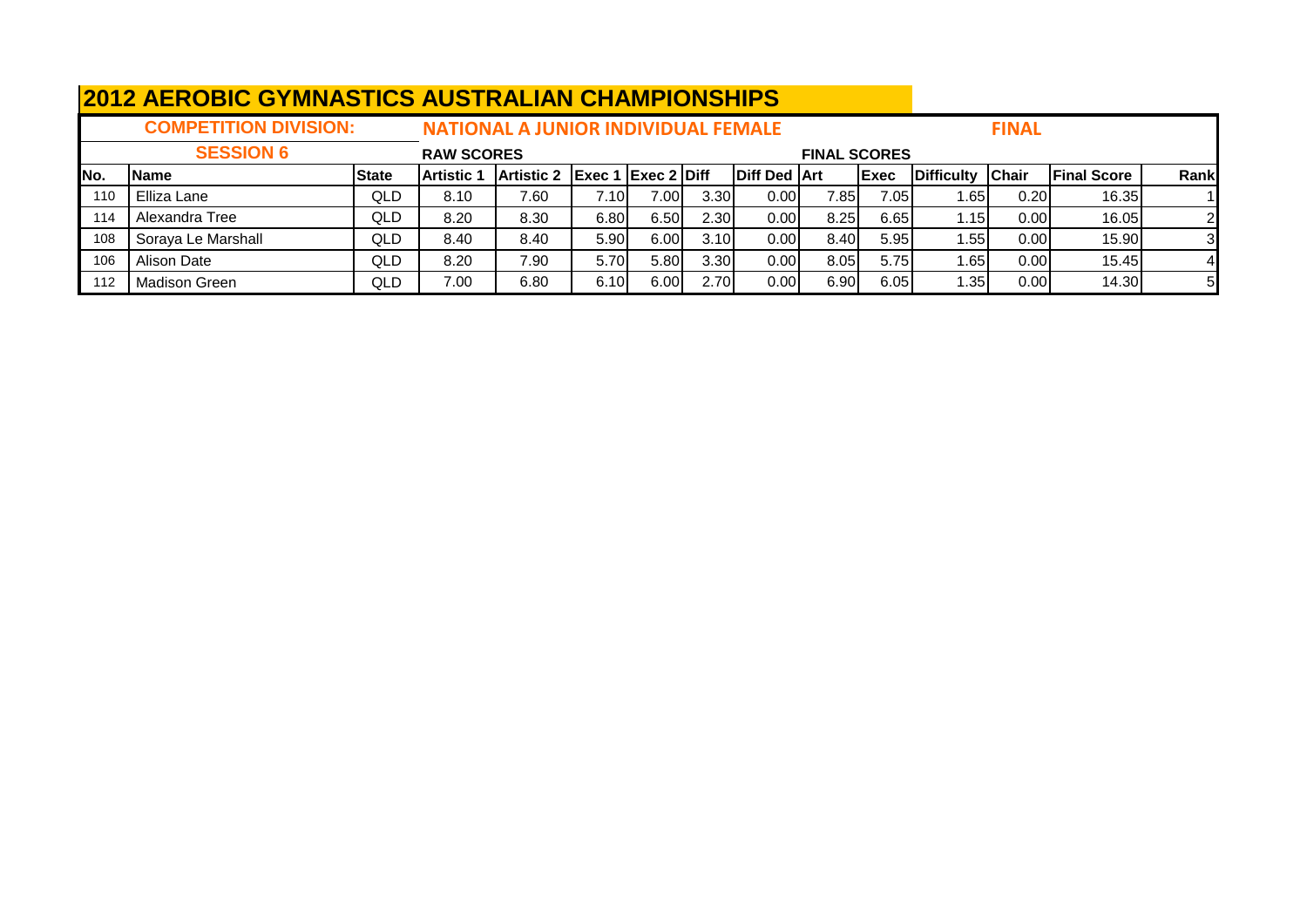|      | <b>2012 AEROBIC GYMNASTICS AUSTRALIAN CHAMPIONSHIPS</b> |              |                   |                                           |                    |                   |      |                     |                     |              |                   |               |                    |      |
|------|---------------------------------------------------------|--------------|-------------------|-------------------------------------------|--------------------|-------------------|------|---------------------|---------------------|--------------|-------------------|---------------|--------------------|------|
|      | <b>COMPETITION DIVISION:</b>                            |              |                   | <b>NATIONAL B ADULT INDIVIDUAL FEMALE</b> |                    |                   |      |                     |                     |              |                   | <b>FINAL</b>  |                    |      |
|      | <b>SESSION 6</b>                                        |              | <b>RAW SCORES</b> |                                           |                    |                   |      |                     | <b>FINAL SCORES</b> |              |                   |               |                    |      |
| INo. | <b>Name</b>                                             | <b>State</b> | <b>Artistic 1</b> | <b>Artistic 2</b>                         | Exec 1 Exec 2 Diff |                   |      | <b>Diff Ded Art</b> |                     | <b>IExec</b> | <b>Difficulty</b> | <b>IChair</b> | <b>Final Score</b> | Rank |
| 107  | Suzi Price                                              | WA           | 8.80              | 8.90                                      | 7.60               | $7.60 \mid$       | 3.60 | 0.001               | 8.85                | 7.60         | .80 <sub>1</sub>  | 0.00          | 18.25              |      |
| 111  | Vanessa Pink                                            | WA           | 8.60              | 8.60                                      | 6.40I              | 6.40              | 2.20 | 0.001               | 8.60                | 6.40         | . 101. ،          | 0.00          | 16.10              | 21   |
| 109  | Gabrielle Quinn                                         | <b>NSW</b>   | 6.90              | 7.00                                      | 7.20               | 7.20 <sub>1</sub> | 2.70 | 0.001               | 6.95                | 7.20         | ا35.              | 0.00          | 15.50              |      |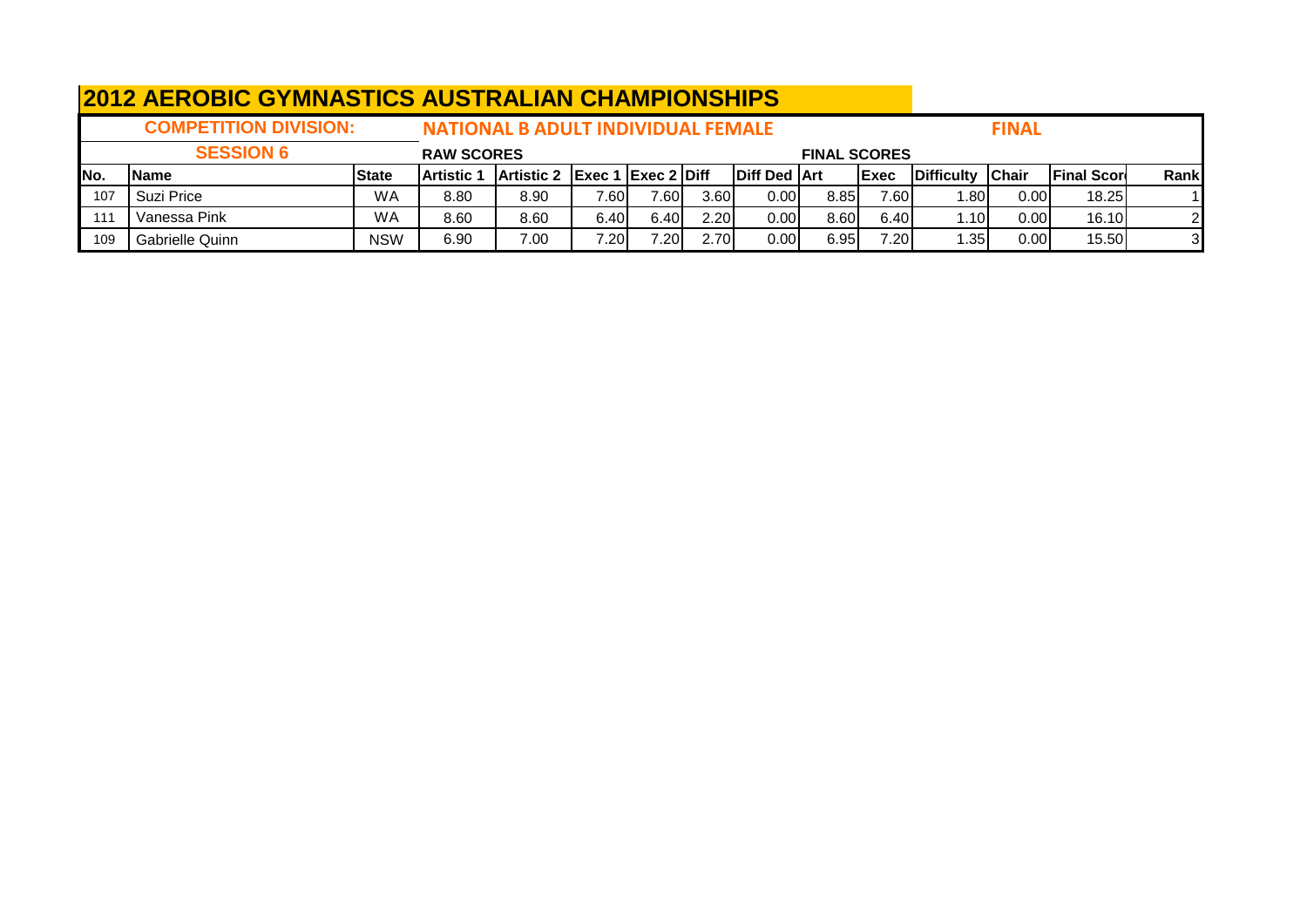|      | <b>2012 AEROBIC GYMNASTICS AUSTRALIAN CHAMPIONSHIPS</b> |              |                   |                                            |                                          |      |      |              |                     |       |                   |              |                    |                |
|------|---------------------------------------------------------|--------------|-------------------|--------------------------------------------|------------------------------------------|------|------|--------------|---------------------|-------|-------------------|--------------|--------------------|----------------|
|      | <b>COMPETITION DIVISION:</b>                            |              |                   | <b>NATIONAL B JUNIOR INDIVIDUAL FEMALE</b> |                                          |      |      |              |                     |       |                   | <b>FINAL</b> |                    |                |
|      | <b>SESSION 6</b>                                        |              | <b>RAW SCORES</b> |                                            |                                          |      |      |              | <b>FINAL SCORES</b> |       |                   |              |                    |                |
| INo. | <b>Name</b>                                             | <b>State</b> | <b>Artistic</b>   | <b>Artistic 2</b>                          | $\textsf{Exec 1}$ $\textsf{Exec 2}$ Diff |      |      | Diff Ded Art |                     | Exec  | <b>Difficulty</b> | Chair        | <b>Final Score</b> | Rank           |
| 115  | Thoma O'Sullivan                                        | <b>WA</b>    | 7.60              | 7.70                                       | 7.10                                     | 7.30 | 3.20 | 0.001        | 7.65                | 7.20I | 1.601             | 0.00         | 16.45              |                |
| 123  | Kira Le Marshall                                        | <b>QLD</b>   | 8.10              | 8.10                                       | 6.80                                     | 6.50 | 3.10 | 0.00         | 8.10                | 6.65  | 1.55              | 0.00         | 16.30              | $\overline{2}$ |
| 117  | Aymee Sleaford                                          | QLD          | 7.80              | 8.00                                       | 7.20                                     | 7.00 | 2.40 | 0.001        | 7.90                | 7.10  | 1.20              | 0.00         | 16.20              | 3              |
| 121  | Ciara Thompson                                          | <b>WA</b>    | 7.90              | 7.80                                       | 6.80                                     | 6.80 | 3.10 | 0.00         | 7.85                | 6.80  | 1.55              | 0.00         | 16.20              | 4              |
| 125  | <b>Tayla Sleaford</b>                                   | <b>QLD</b>   | 7.80              | 8.20                                       | 6.70                                     | 6.60 | 3.10 | 0.00         | 8.00                | 6.65  | 1.55              | 0.00         | 16.20              | 51             |
| 113  | Elizabeth Burgess                                       | <b>QLD</b>   | 7.60              | 7.80                                       | 6.70                                     | 6.80 | 3.00 | 0.001        | 7.70                | 6.75  | 1.50              | 0.00         | 15.95              | 6              |
| 119  | Chelsea Clark                                           | NSW          | 7.40              | 7.30                                       | 6.50                                     | 6.40 | 2.80 | 0.00         | 7.35                | 6.45  | 1.40              | 0.00         | 15.20              |                |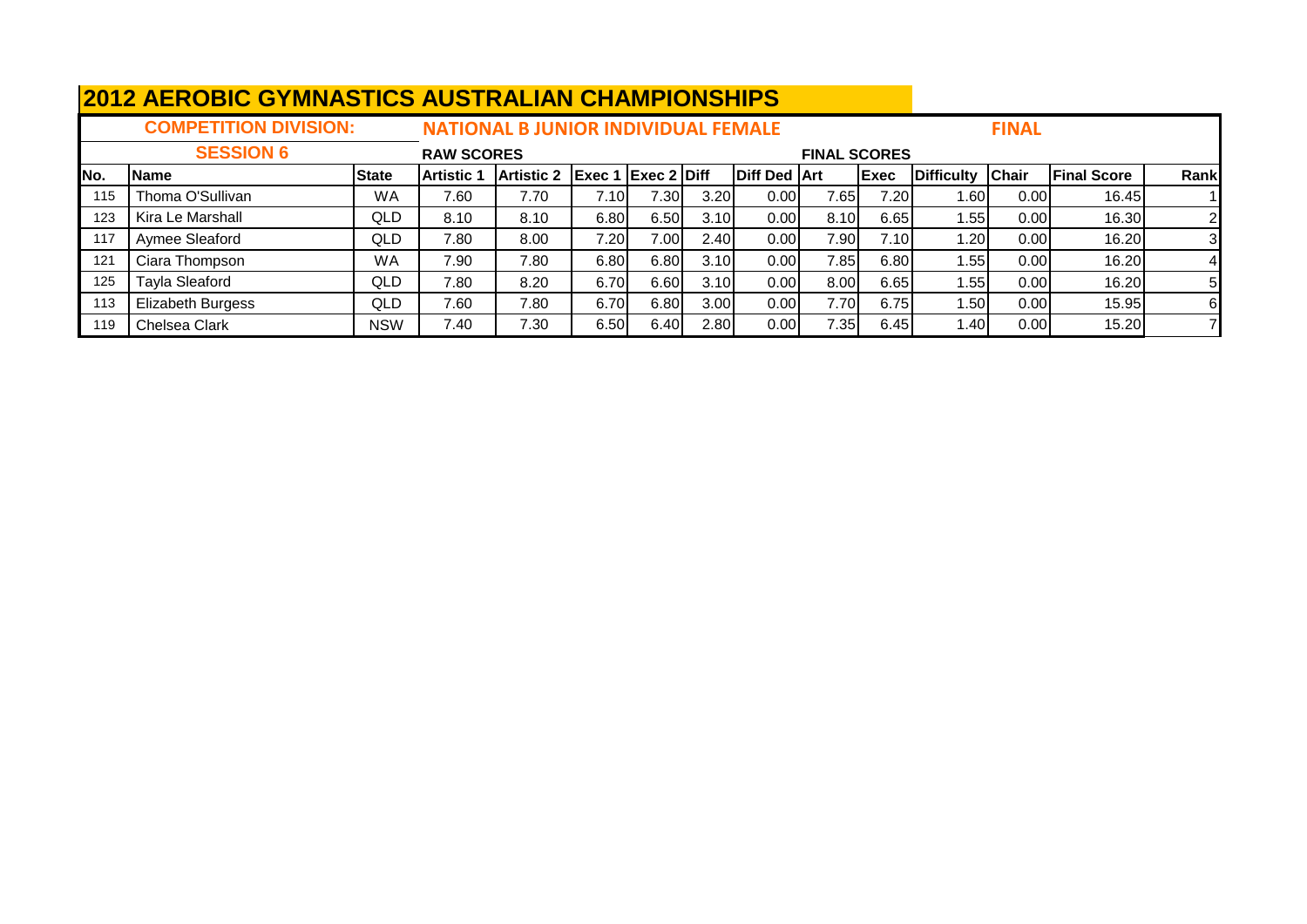|      | <u>ZUTZ ALIYODIU UTIWIYAJTIUJ AUJTIYALIAN UTIAWI IUNJITII J</u> |              |                   |                                                  |                           |      |                   |                     |                     |             |                   |              |                    |                |
|------|-----------------------------------------------------------------|--------------|-------------------|--------------------------------------------------|---------------------------|------|-------------------|---------------------|---------------------|-------------|-------------------|--------------|--------------------|----------------|
|      | <b>COMPETITION DIVISION:</b>                                    |              |                   | <b>NATIONAL A INTERMEDIATE INDIVIDUAL FEMALE</b> |                           |      |                   |                     |                     |             |                   | <b>FINAL</b> |                    |                |
|      | <b>SESSION 6</b>                                                |              | <b>RAW SCORES</b> |                                                  |                           |      |                   |                     | <b>FINAL SCORES</b> |             |                   |              |                    |                |
| INo. | <b>Name</b>                                                     | <b>State</b> | <b>Artistic 1</b> | <b>Artistic 2</b>                                | <b>Exec 1 Exec 2 Diff</b> |      |                   | <b>Diff Ded Art</b> |                     | <b>Exec</b> | <b>Difficulty</b> | <b>Chair</b> | <b>Final Score</b> | Rank           |
| 120  | Madeleine Di-blasio                                             | VIC          | 8.20              | 8.00                                             | 7.70                      | 8.00 | 3.00 <sub>l</sub> | 0.001               | 8.10                | 7.85        | 1.501             | 0.00         | 17.45              |                |
| 126  | Alexandra Wilde                                                 | WA           | 7.80              | 7.90                                             | 7.30                      | 6.90 | 3.60              | 0.001               | 7.85                | 7.10        | 1.80I             | 0.00         | 16.75              | $\overline{2}$ |
| 124  | Samantha Bunker                                                 | QLD          | 7.80              | 7.50                                             | 6.80                      | 6.60 | 3.30              | 0.001               | 7.65                | 6.70        | 1.65              | 0.00         | 16.00              | 31             |
| 130  | Nicole Morley                                                   | NSW          | 7.70              | 7.80                                             | 6.60                      | 6.40 | 3.50              | 1.001               | 7.75                | 6.50        | 1.25              | 0.00         | 15.50              |                |
| 116  | Aimee Green                                                     | QLD          | 7.20              | 7.10                                             | 6.50                      | 6.70 | 2.70              | 0.001               | 7.15                | 6.60        | 1.35              | 0.00         | 15.10              | 51             |
| 132  | Simone Ballard                                                  | QLD          | 7.50              | 7.10                                             | 6.30                      | 6.00 | 2.90              | 0.001               | 7.30                | 6.15        | 1.45              | 0.00         | 14.90              | 6              |
| 122  | Olivia Angell                                                   | QLD          | 7.20              | 6.90                                             | 6.80                      | 6.50 | 2.20              | 0.001               | 7.05                | 6.65        | 1.10l             | 0.00         | 14.80              |                |
| 128  | Chloe Green                                                     | QLD          | 6.90              | 6.80                                             | 5.80                      | 6.00 | 3.00              | 0.00                | 6.85                | 5.90        | 1.50 l            | 0.20         | 14.05              | 8              |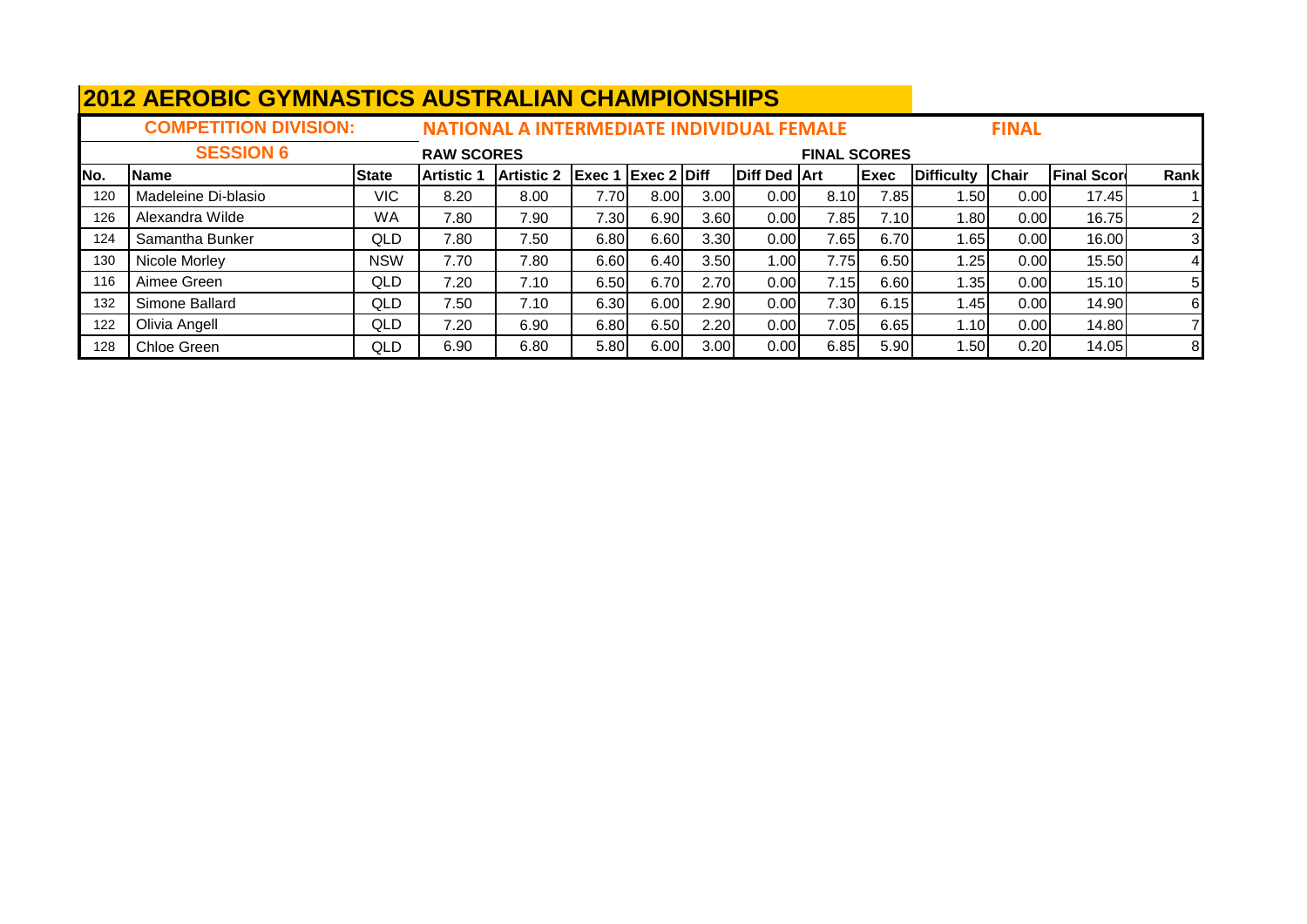|      | <b>2012 AEROBIC GYMNASTICS AUSTRALIAN CHAMPIONSHIPS</b>                                  |              |                    |                                      |      |      |      |                     |                     |              |                    |               |                     |       |
|------|------------------------------------------------------------------------------------------|--------------|--------------------|--------------------------------------|------|------|------|---------------------|---------------------|--------------|--------------------|---------------|---------------------|-------|
|      | <b>COMPETITION DIVISION:</b><br><b>FINAL</b><br><b>NATIONAL B JUNIOR INDIVIDUAL MALE</b> |              |                    |                                      |      |      |      |                     |                     |              |                    |               |                     |       |
|      | <b>SESSION 6</b>                                                                         |              | <b>RAW SCORES</b>  |                                      |      |      |      |                     | <b>FINAL SCORES</b> |              |                    |               |                     |       |
| INo. | lName                                                                                    | <b>State</b> | <b>IArtistic 1</b> | <b>Artistic 2 Exec 1 Exec 2 Diff</b> |      |      |      | <b>Diff Ded Art</b> |                     | <b>IExec</b> | <b>IDifficulty</b> | <b>IChair</b> | <b>IFinal Score</b> | Rankl |
| 127  | Demyan Kostylev                                                                          | <b>WA</b>    | '.50               | 7.60                                 | 6.40 | 6.60 | 2.90 | 0.00 <sub>l</sub>   | 7.551               | 6.50         | 45. ا              | 0.00          | 15.50               |       |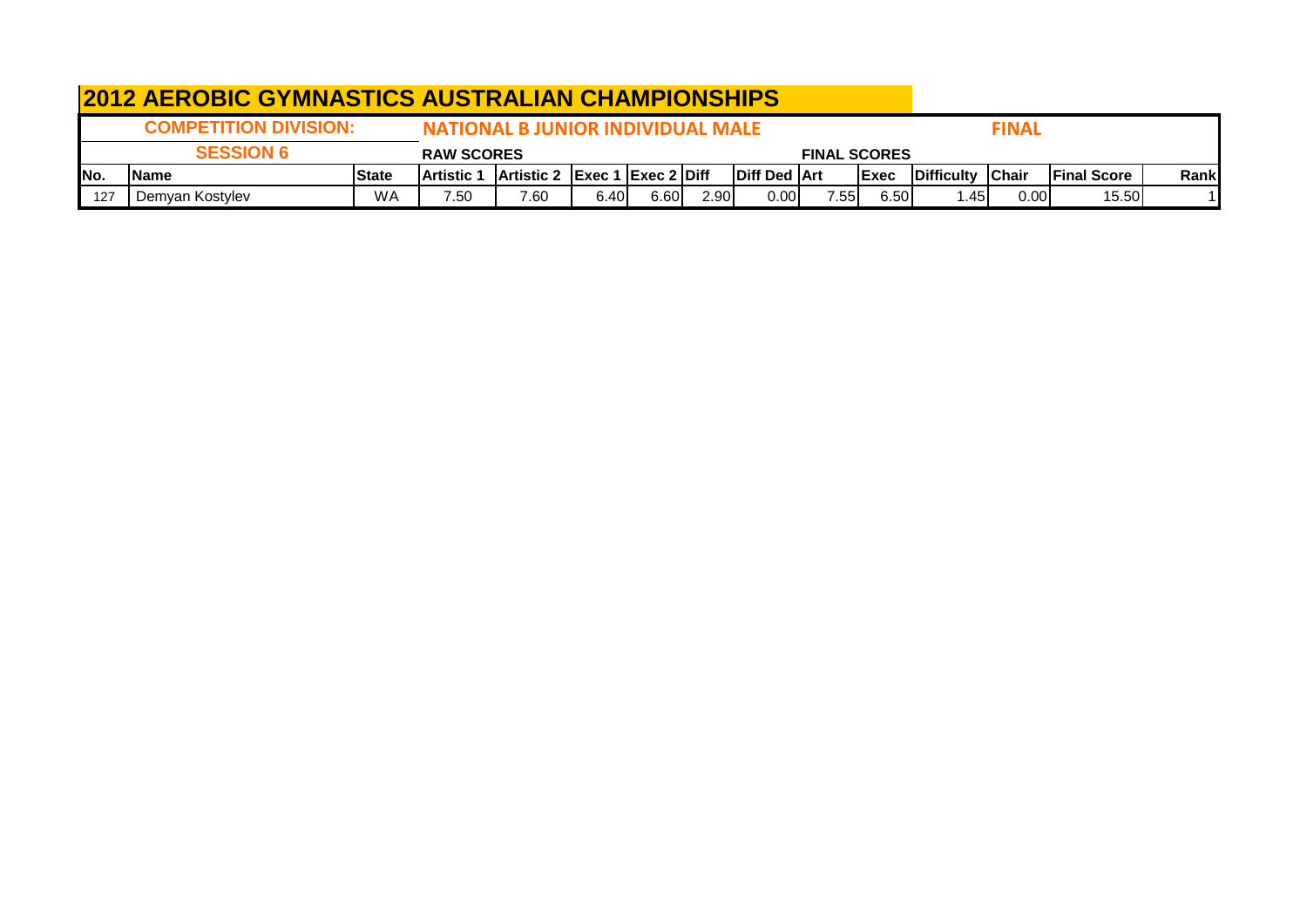|      | <b>2012 AEROBIC GYMNASTICS AUSTRALIAN CHAMPIONSHIPS</b> |              |                   |                                                  |                                                |       |      |                     |                     |              |                   |                   |                    |                |
|------|---------------------------------------------------------|--------------|-------------------|--------------------------------------------------|------------------------------------------------|-------|------|---------------------|---------------------|--------------|-------------------|-------------------|--------------------|----------------|
|      | <b>COMPETITION DIVISION:</b>                            |              |                   | <b>NATIONAL B INTERMEDIATE INDIVIDUAL FEMALE</b> |                                                |       |      |                     |                     |              |                   | <b>FINAL</b>      |                    |                |
|      | <b>SESSION 6</b>                                        |              | <b>RAW SCORES</b> |                                                  |                                                |       |      |                     | <b>FINAL SCORES</b> |              |                   |                   |                    |                |
| INo. | <b>Name</b>                                             | <b>State</b> | <b>Artistic 1</b> | <b>Artistic 2</b>                                | $\left $ Exec 1 $\left $ Exec 2 $\right $ Diff |       |      | <b>Diff Ded Art</b> |                     | <b>IExec</b> | <b>Difficulty</b> | Chair             | <b>Final Score</b> | Rank           |
| 137  | Mercedes McIntyre                                       | QLD          | 8.30              | 8.30                                             | 7.60I                                          | 7.601 | 3.60 | 0.00                | 8.30                | 7.60         | 1.80              | 0.00 <sub>l</sub> | 17.70              |                |
| 133  | Kirsty Till                                             | QLD          | 8.00              | 8.00                                             | 7.20                                           | 7.00  | 2.90 | 0.00 <sub>l</sub>   | 8.00                | 7.10         | 1.45              | 0.20              | 16.35              |                |
| 129  | Montana Zillfleisch                                     | QLD          | 8.00              | 8.20                                             | 6.80                                           | 6.50  | 2.00 | 0.00 <sub>l</sub>   | 8.10                | 6.65         | 1.00              | 0.00              | 15.75              | 3 <sup>l</sup> |
| 135  | Claudia Beucker                                         | <b>NSW</b>   | 6.80              | 7.00                                             | 6.00                                           | 5.80  | 2.60 | 0.00 <sub>l</sub>   | 6.90                | 5.90         | 1.30 <sub>l</sub> | 0.00              | 14.10              |                |
| 131  | Katja Prince                                            | <b>WA</b>    | 7.00              | 6.90                                             | 5.70                                           | 6.00  | 2.50 | 0.00 <sub>l</sub>   | 6.95                | 5.85         | 1.25              | 0.00              | 14.05              | 5              |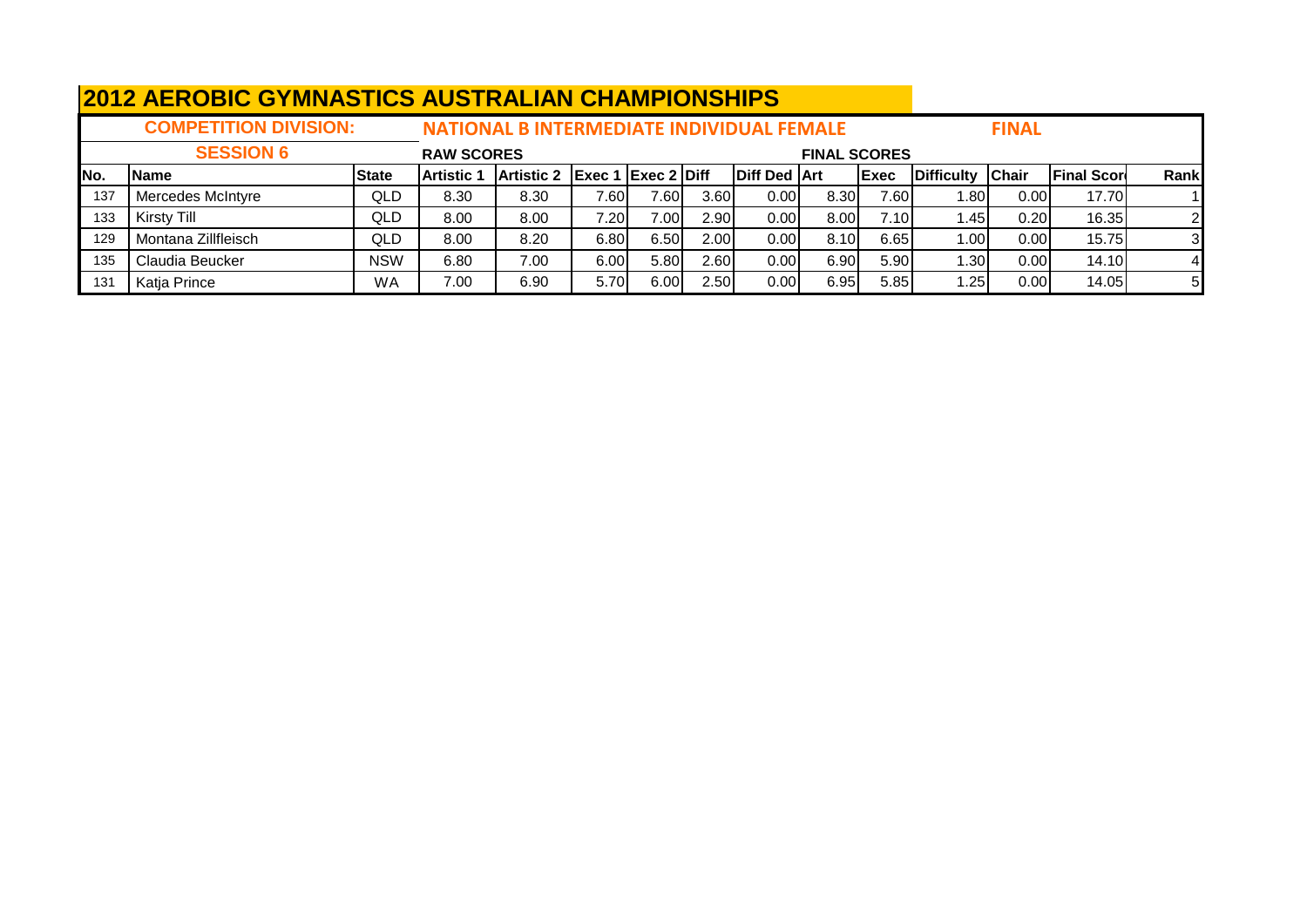|     | <b>2012 AEROBIC GYMNASTICS AUSTRALIAN CHAMPIONSHIPS</b> |              |                   |                                            |                           |      |      |                     |                     |             |                   |              |                    |      |
|-----|---------------------------------------------------------|--------------|-------------------|--------------------------------------------|---------------------------|------|------|---------------------|---------------------|-------------|-------------------|--------------|--------------------|------|
|     | <b>COMPETITION DIVISION:</b>                            |              |                   | <b>NATIONAL A SENIOR INDIVIDUAL FEMALE</b> |                           |      |      |                     |                     |             |                   | <b>FINAL</b> |                    |      |
|     | <b>SESSION 6</b>                                        |              | <b>RAW SCORES</b> |                                            |                           |      |      |                     | <b>FINAL SCORES</b> |             |                   |              |                    |      |
| No. | Name                                                    | <b>State</b> | <b>Artistic 1</b> | <b>Artistic 2</b>                          | <b>Exec 1 Exec 2 Diff</b> |      |      | <b>Diff Ded Art</b> |                     | <b>Exec</b> | <b>Difficulty</b> | Chair        | <b>Final Score</b> | Rank |
| 150 | Chloe Jackson                                           | VIC.         | 8.90              | 8.50                                       | 7.70                      | 8.00 | 3.90 | 0.001               | 8.70                | 7.85I       | 1.95              | 0.00         | 18.50              |      |
| 148 | Caitlin Murphy                                          | VIC.         | 8.30              | 8.50                                       | 7.00                      | 7.00 | 3.20 | 0.001               | 8.40                | 7.00        | 1.60              | 0.00         | 17.00              | 2    |
| 140 | Samantha Panos                                          | <b>NSW</b>   | 8.00              | 7.90                                       | 7.10I                     | 7.00 | 3.70 | 0.001               | 7.95                | 7.05I       | 1.85              | 0.00         | 16.85              | 3    |
| 138 | Alice Roe                                               | VIC.         | 7.30              | 7.50                                       | 8.00                      | 8.20 | 2.60 | 0.001               | 7.40                | 8.10        | 1.30I             | 0.00         | 16.80              | 4    |
| 136 | <b>Holly Gniadek</b>                                    | <b>SA</b>    | 7.70              | 7.70                                       | 6.70                      | 7.00 | 3.20 | 0.00                | 7.70                | 6.85        | 1.60              | 0.00         | 16.15              | 5    |
| 144 | Karren Valdez                                           | <b>NSW</b>   | 8.00              | 7.90                                       | 6.30                      | 6.60 | 2.60 | 0.001               | 7.95                | 6.45        | 1.30              | 0.00         | 15.70              | 6    |
| 152 | Kirsten Yeo                                             | QLD          | 7.50              | 7.30                                       | 6.50                      | 6.40 | 2.90 | 0.00                | 7.40                | 6.45        | 1.45              | 0.00         | 15.30              |      |
| 146 | Amy Morrison                                            | QLD          | 8.20              | 8.10                                       | 6.80                      | 6.60 | 2.80 | 0.00                | 8.15                | 6.70        | 1.40              | 1.00l        | 15.25              | 8    |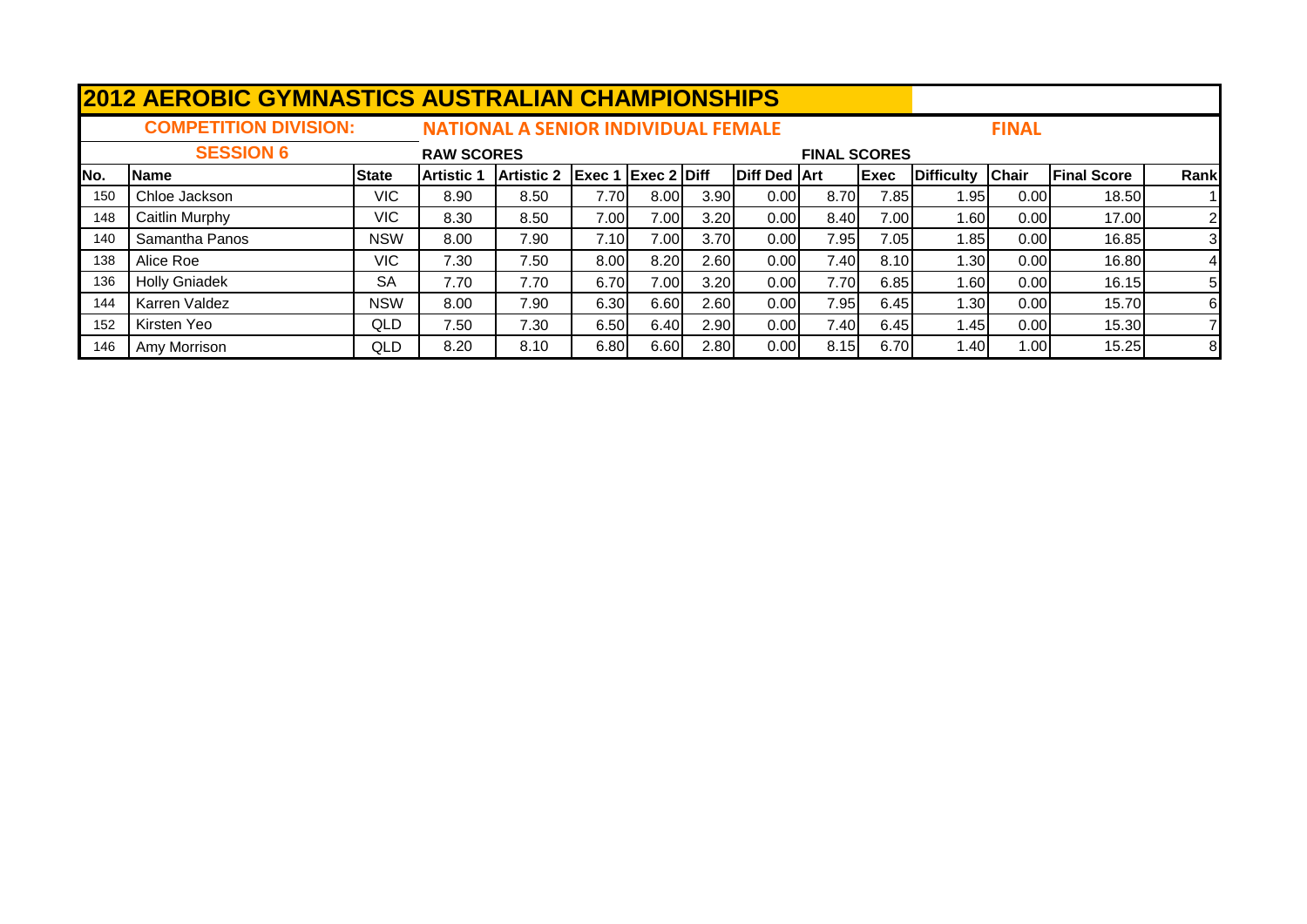|      | <u>ZUTZ AERUBIU UTIWINASTIUS AUSTRALIAN UNAWPIUNSHIPS</u> |              |                    |                                            |                           |      |      |                     |                     |              |                   |              |                    |                |
|------|-----------------------------------------------------------|--------------|--------------------|--------------------------------------------|---------------------------|------|------|---------------------|---------------------|--------------|-------------------|--------------|--------------------|----------------|
|      | <b>COMPETITION DIVISION:</b>                              |              |                    | <b>NATIONAL B SENIOR INDIVIDUAL FEMALE</b> |                           |      |      |                     |                     |              |                   | <b>FINAL</b> |                    |                |
|      | <b>SESSION 6</b>                                          |              | <b>RAW SCORES</b>  |                                            |                           |      |      |                     | <b>FINAL SCORES</b> |              |                   |              |                    |                |
| No.  | Name                                                      | <b>State</b> | <b>IArtistic</b> 1 | <b>Artistic 2</b>                          | <b>Exec 1 Exec 2 Diff</b> |      |      | <b>Diff Ded Art</b> |                     | <b>IExec</b> | <b>Difficulty</b> | <b>Chair</b> | <b>Final Score</b> | Rank           |
| 169  | Marni Forde-Sloan                                         | QLD          | 8.70               | 8.40                                       | 8.60                      | 8.90 | 3.10 | 0.00                | 8.55                | 8.75         | 1.551             | 0.00         | 18.85              |                |
| 139A | <b>Kahly Tepper</b>                                       | VIC.         | 8.30               | 8.50                                       | 7.60                      | 7.60 | 3.50 | 0.00                | 8.40                | 7.60I        | 1.75              | 0.00         | 17.75              | $\overline{2}$ |
| 139  | Bryanna Mischler                                          | VIC.         | 7.90               | 8.10                                       | 7.60                      | 7.50 | 2.90 | 0.00                | 8.00                | 7.55         | 1.451             | 0.00         | 17.00              | 31             |
| 163  | <b>Taylor Clayton</b>                                     | QLD          | 7.80               | 7.80                                       | 7.30                      | 7.20 | 2.30 | 0.00                | 7.80                | 7.25         | 1.15              | 0.00         | 16.20              | 4 <sub>l</sub> |
| 159  | Ashlee Smith                                              | VIC          | 8.50               | 8.50                                       | 6.30                      | 6.10 | 2.60 | 0.00                | 8.50                | 6.20         | 1.30              | 0.20         | 15.80              | 5 <sub>l</sub> |
| 147  | Shona Lynch                                               | <b>QLD</b>   | 7.50               | 7.50                                       | 6.50                      | 6.60 | 3.30 | 0.00                | 7.50                | 6.55         | 1.65              | 0.00         | 15.70              | 61             |
| 145  | Jaimee Cacic                                              | VIC          | 7.20               | 7.60                                       | 7.00                      | 6.90 | 2.40 | 0.00                | 7.40                | 6.95         | 1.20              | 0.00         | 15.55              |                |
| 161  | Stefanie Hodson                                           | <b>WA</b>    | 7.20               | 7.20                                       | 6.60                      | 6.70 | 3.10 | 0.00                | 7.20                | 6.65         | 1.55              | 0.00         | 15.40              | 81             |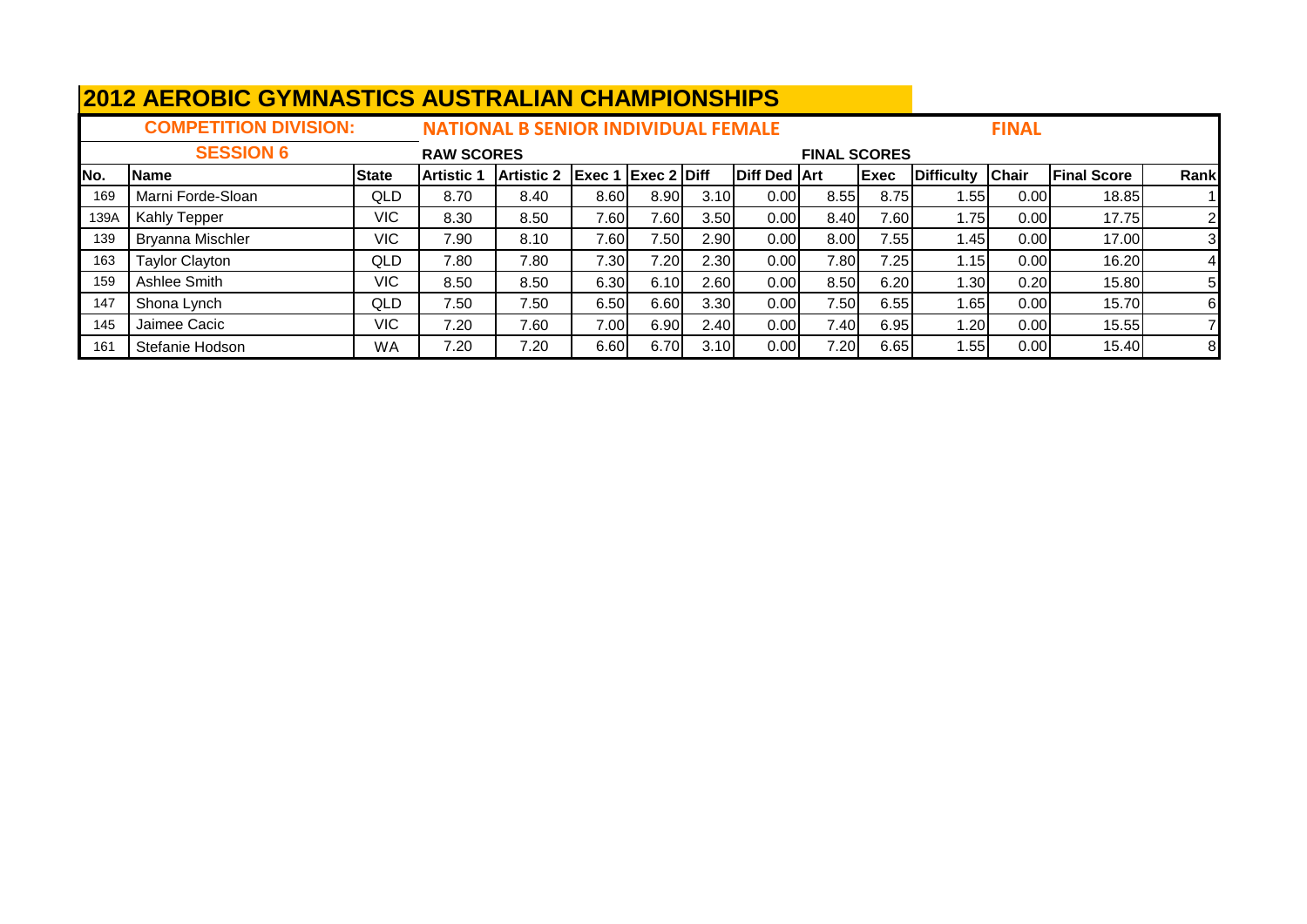|      | <b>2012 AEROBIC GYMNASTICS AUSTRALIAN CHAMPIONSHIPS</b>                                        |              |                    |                                      |      |      |      |                       |      |              |                          |      |                     |       |
|------|------------------------------------------------------------------------------------------------|--------------|--------------------|--------------------------------------|------|------|------|-----------------------|------|--------------|--------------------------|------|---------------------|-------|
|      | <b>COMPETITION DIVISION:</b><br><b>NATIONAL B SUB-JUNIOR INDIVIDUAL FEMALE</b><br><b>FINAL</b> |              |                    |                                      |      |      |      |                       |      |              |                          |      |                     |       |
|      | <b>SESSION 6</b><br><b>RAW SCORES</b><br><b>FINAL SCORES</b>                                   |              |                    |                                      |      |      |      |                       |      |              |                          |      |                     |       |
| INo. | lName                                                                                          | <b>State</b> | <b>IArtistic 1</b> | <b>Artistic 2 Exec 1 Exec 2 Diff</b> |      |      |      | <b>IDiff Ded IArt</b> |      | <b>IExec</b> | <b>IDifficulty Chair</b> |      | <b>IFinal Score</b> | Rankl |
| 156  | Elizabeth Kidane                                                                               | <b>NSW</b>   | 8.10               | 8.30                                 | 6.60 | 6.50 | 2.90 | .001                  | 8.20 | 6.55         | 0.95                     | 0.00 | 15.70               |       |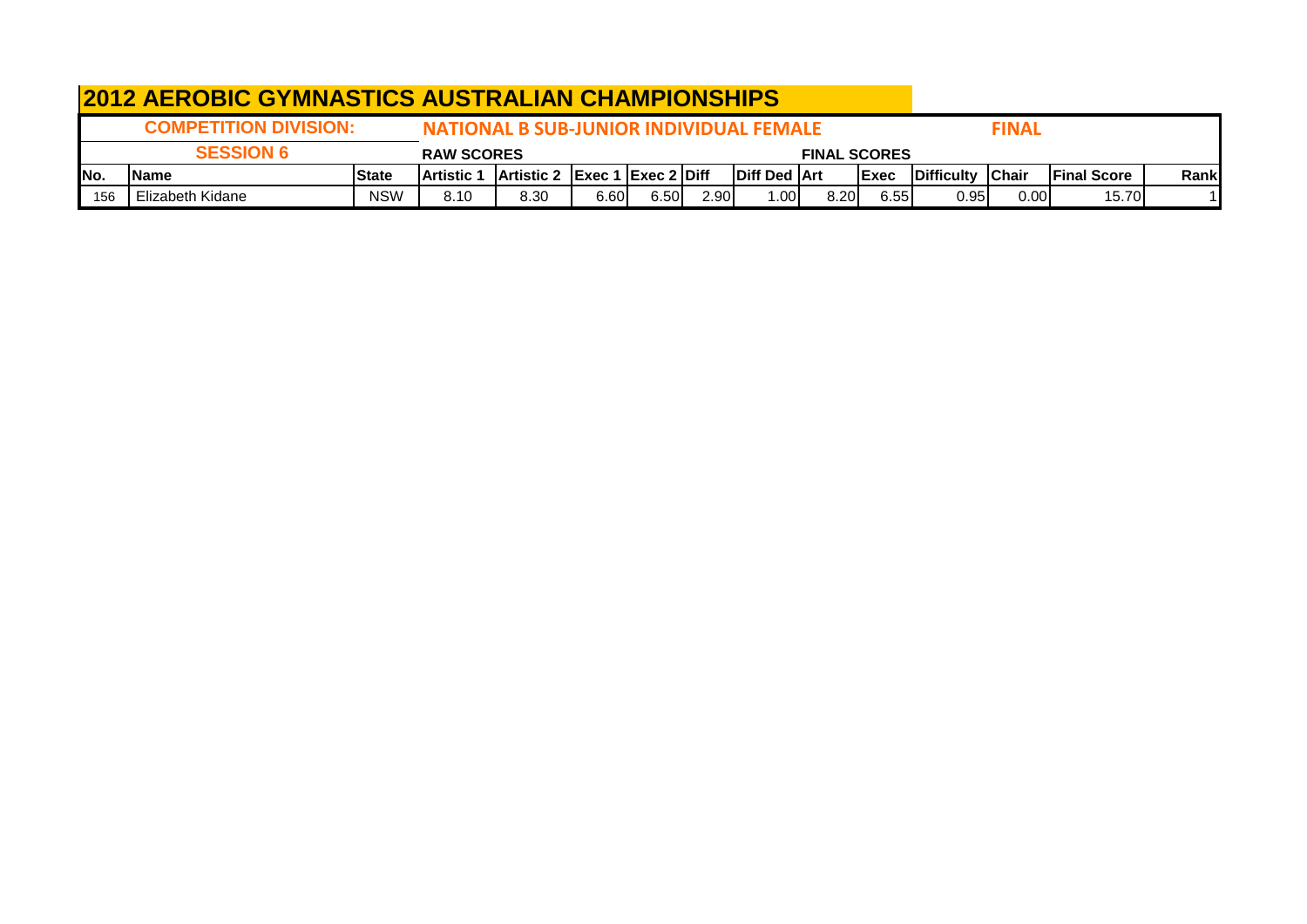|      | <b>2012 AEROBIC GYMNASTICS AUSTRALIAN CHAMPIONSHIPS</b> |              |                               |                               |      |      |      |              |                     |       |                          |              |                     |       |
|------|---------------------------------------------------------|--------------|-------------------------------|-------------------------------|------|------|------|--------------|---------------------|-------|--------------------------|--------------|---------------------|-------|
|      | <b>COMPETITION DIVISION:</b>                            |              | <b>NATIONAL B JUNIOR PAIR</b> |                               |      |      |      |              |                     |       |                          | <b>FINAL</b> |                     |       |
|      | <b>SESSION 6</b>                                        |              | <b>RAW SCORES</b>             |                               |      |      |      |              | <b>FINAL SCORES</b> |       |                          |              |                     |       |
| INo. | <b>IName</b>                                            | <b>State</b> | <b>Artistic</b>               | Artistic 2 Exec 1 Exec 2 Diff |      |      |      | Diff Ded Art |                     | lExec | <b>IDifficulty Chair</b> |              | <b>IFinal Score</b> | Rankl |
| 158  | Aymee Sleaford, Tayla Sleaford                          | QLD          | 8.00                          | 8.40                          | 6.40 | 6.40 | 2.30 | 0.00         | 8.20                | 6.40  | 1.15                     | 0.00         | 15.75               |       |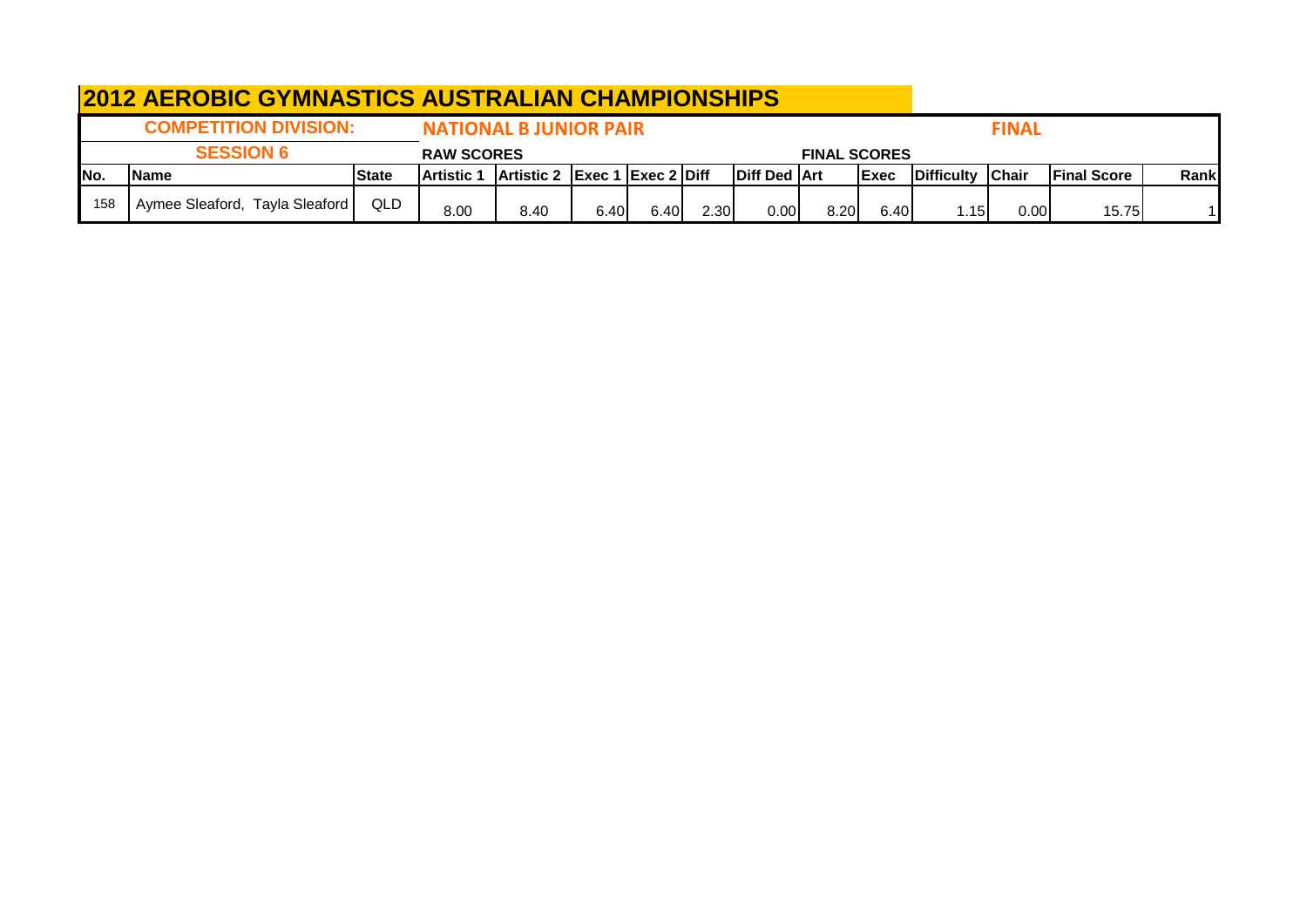|      | <b>2012 AEROBIC GYMNASTICS AUSTRALIAN CHAMPIONSHIPS</b> |              |                   |                                                               |      |      |      |              |                     |              |                          |              |                     |       |
|------|---------------------------------------------------------|--------------|-------------------|---------------------------------------------------------------|------|------|------|--------------|---------------------|--------------|--------------------------|--------------|---------------------|-------|
|      | <b>COMPETITION DIVISION:</b>                            |              |                   | <b>NATIONAL B INTERMEDIATE PAIR</b>                           |      |      |      |              |                     |              |                          | <b>FINAL</b> |                     |       |
|      | <b>SESSION 6</b>                                        |              | <b>RAW SCORES</b> |                                                               |      |      |      |              | <b>FINAL SCORES</b> |              |                          |              |                     |       |
| INo. | <b>IName</b>                                            | <b>State</b> | <b>Artistic 1</b> | $\vert$ Artistic 2 $\vert$ Exec 1 $\vert$ Exec 2 $\vert$ Diff |      |      |      | Diff Ded Art |                     | <b>IExec</b> | <b>IDifficulty Chair</b> |              | <b>IFinal Score</b> | Rankl |
| 160  | Mercedes McIntyre, Kirsty Till                          | QLD          | 8.10              | 8.30                                                          | 6.80 | 6.60 | 2.70 | 0.00         | 8.20                | 6.70         | 1.35                     | 0.00         | 16.25               |       |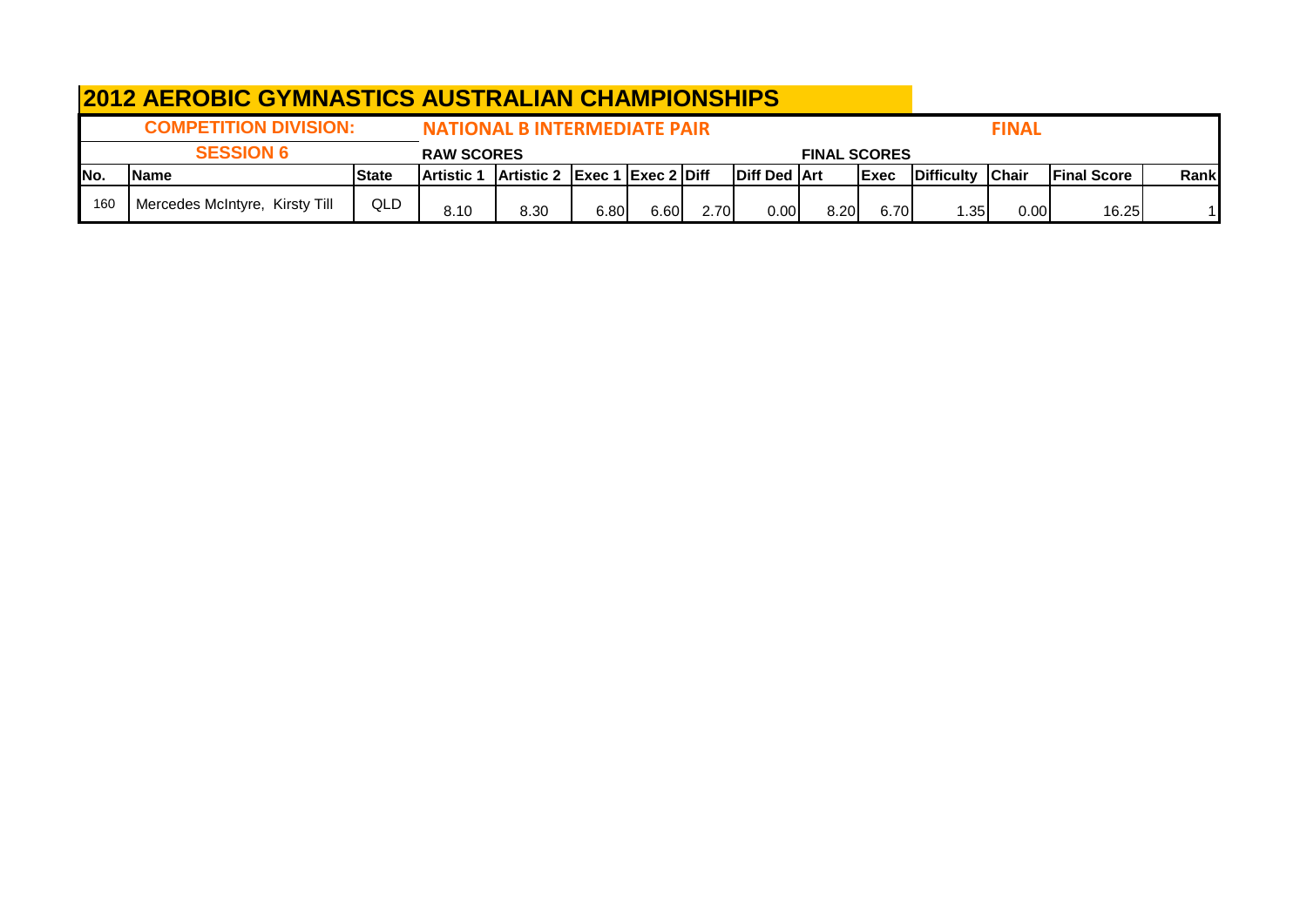|      | <b>2012 AEROBIC GYMNASTICS AUSTRALIAN CHAMPIONSHIPS</b> |              |                   |                                           |                                                |      |      |                     |                     |              |            |              |                    |                |
|------|---------------------------------------------------------|--------------|-------------------|-------------------------------------------|------------------------------------------------|------|------|---------------------|---------------------|--------------|------------|--------------|--------------------|----------------|
|      | <b>COMPETITION DIVISION:</b>                            |              |                   | <b>NATIONAL A ADULT INDIVIDUAL FEMALE</b> |                                                |      |      |                     |                     |              |            | <b>FINAL</b> |                    |                |
|      | <b>SESSION 6</b>                                        |              | <b>RAW SCORES</b> |                                           |                                                |      |      |                     | <b>FINAL SCORES</b> |              |            |              |                    |                |
| INo. | <b>Name</b>                                             | <b>State</b> | Artistic ′        | <b>Artistic 2</b>                         | $\left $ Exec 1 $\left $ Exec 2 $\right $ Diff |      |      | <b>Diff Ded Art</b> |                     | <b>IExec</b> | Difficulty | <b>Chair</b> | <b>Final Score</b> | Rankl          |
| 164  | <b>Bridget Rieger</b>                                   | <b>NSW</b>   | 8.40              | 8.10                                      | 7.20                                           | 6.80 | 3.60 | 0.00                | 8.25                | 7.00         | 1.80       | 0.20         | 16.85              |                |
| 162  | Lana Roden                                              | VIC          | 7.50              | 7.90                                      | 7.40                                           | 7.60 | 3.20 | 0.00                | 7.70                | 7.50         | 1.60       | 0.00         | 16.80              | $\mathbf{2}$   |
| 168  | Luisa Grieco                                            | <b>QLD</b>   | 8.10              | 8.00                                      | 6.80                                           | 6.60 | 3.20 | 0.00                | 8.05                | 6.70         | 1.60       | 0.20         | 16.15              |                |
| 166  | Jessica Baker                                           | VIC.         | 7.40              | 7.30                                      | 7.00                                           | 7.00 | 3.30 | 0.00                | 7.35                | 7.00         | 1.65       | 0.20         | 15.80              |                |
| 170  | Nicola Pithers                                          | <b>NSW</b>   | 7.20              | 7.00                                      | 6.40                                           | 6.60 | 2.70 | 0.00                | 7.10                | 6.50         | 1.35       | 0.00         | 14.95              | 5 <sub>l</sub> |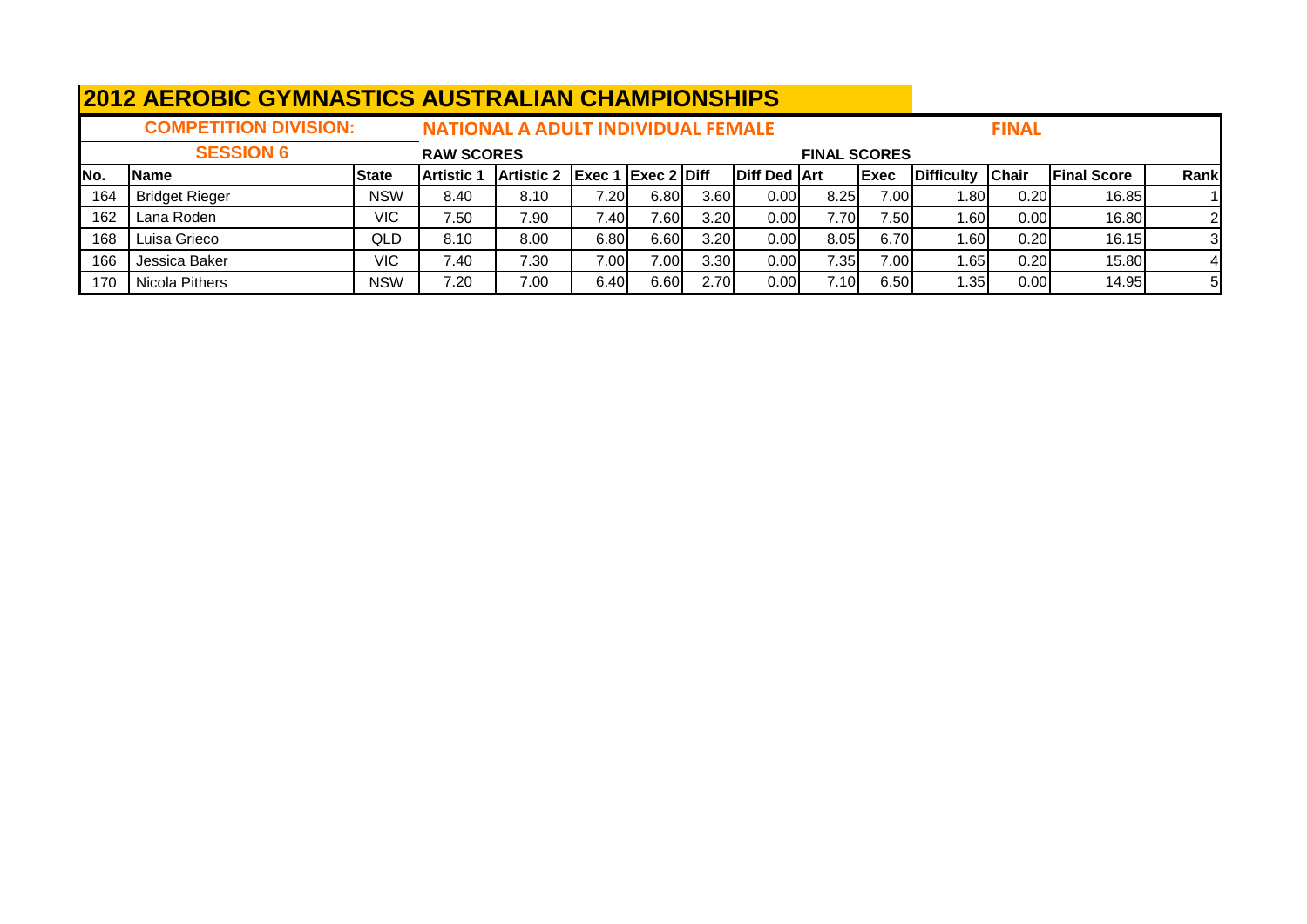|     | <b>2012 AEROBIC GYMNASTICS AUSTRALIAN CHAMPIONSHIPS</b> |              |                   |                               |      |      |      |                       |                     |              |                    |               |                     |       |
|-----|---------------------------------------------------------|--------------|-------------------|-------------------------------|------|------|------|-----------------------|---------------------|--------------|--------------------|---------------|---------------------|-------|
|     | <b>COMPETITION DIVISION:</b>                            |              |                   | NATIONAL A INTERMEDIATE TEAM  |      |      |      |                       |                     |              |                    | <b>FINAL</b>  |                     |       |
|     | <b>SESSION 6</b>                                        |              | <b>RAW SCORES</b> |                               |      |      |      |                       | <b>FINAL SCORES</b> |              |                    |               |                     |       |
| No. | <b>IName</b>                                            | <b>State</b> | Artistic 1        | Artistic 2 Exec 1 Exec 2 Diff |      |      |      | <b>IDiff Ded IArt</b> |                     | <b>IExec</b> | <b>IDifficulty</b> | <b>IChair</b> | <b>IFinal Score</b> | Ranki |
|     | Olivia Angell, Simone Ballard,                          |              |                   |                               |      |      |      |                       |                     |              |                    |               |                     |       |
| 172 | Samantha Bunker, Aimee                                  | QLD.         |                   |                               |      |      |      |                       |                     |              |                    |               |                     |       |
|     | Green, Chloe Green                                      |              | 7.20              | 7.00                          | 6.00 | 5.50 | 2.00 | 0.00                  | 7.10                | 5.75         | 1.00 <sub>l</sub>  | 0.201         | 13.65               |       |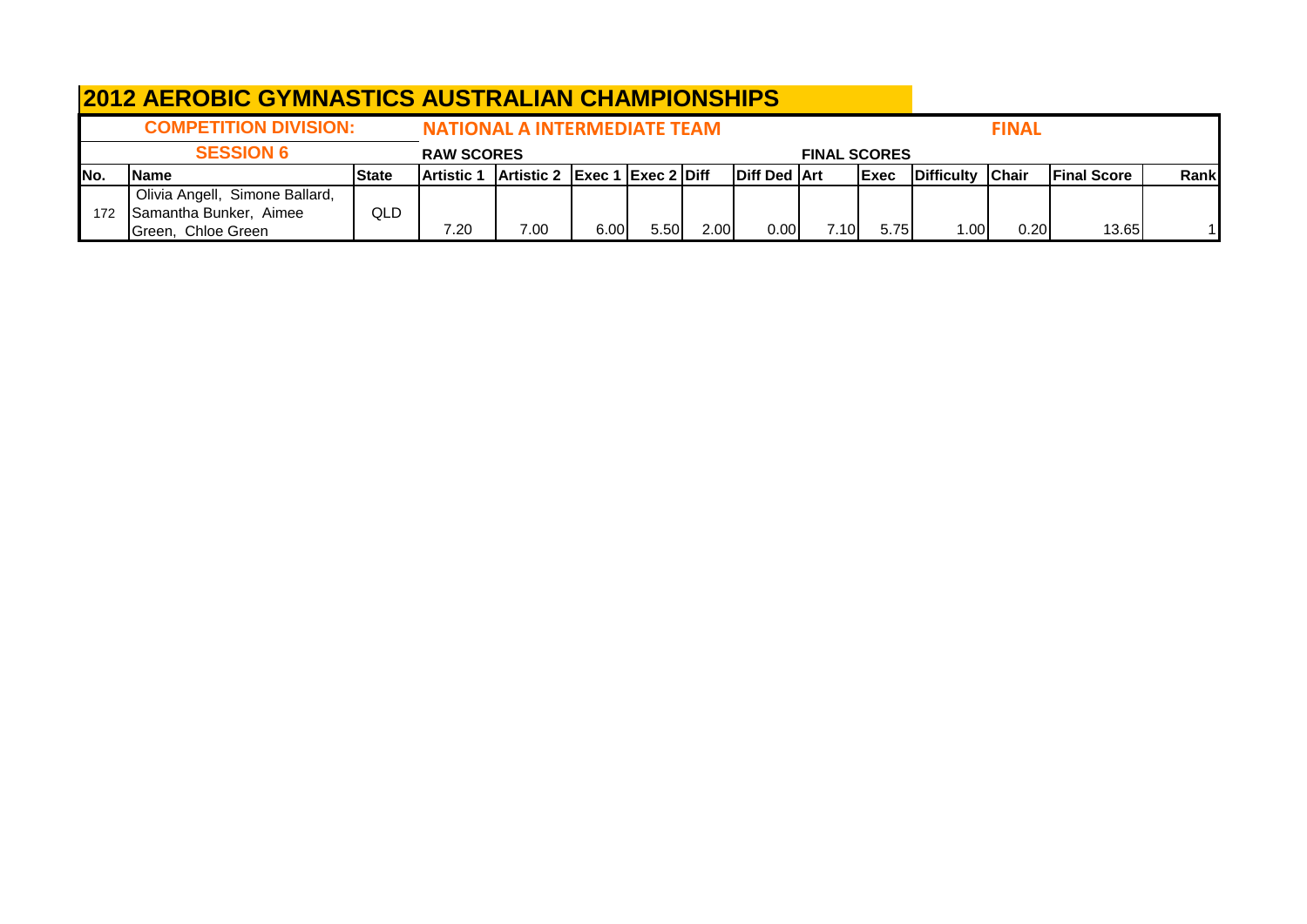|      | <b>2012 AEROBIC GYMNASTICS AUSTRALIAN CHAMPIONSHIPS</b> |              |                   |                                                               |      |      |      |                     |                     |              |                   |              |                    |       |
|------|---------------------------------------------------------|--------------|-------------------|---------------------------------------------------------------|------|------|------|---------------------|---------------------|--------------|-------------------|--------------|--------------------|-------|
|      | <b>COMPETITION DIVISION:</b>                            |              |                   | <b>NATIONAL A SENIOR PAIR</b>                                 |      |      |      |                     |                     |              |                   | <b>FINAL</b> |                    |       |
|      | <b>SESSION 6</b>                                        |              | <b>RAW SCORES</b> |                                                               |      |      |      |                     | <b>FINAL SCORES</b> |              |                   |              |                    |       |
| INo. | <b>Name</b>                                             | <b>State</b> | <b>Artistic 1</b> | $\vert$ Artistic 2 $\vert$ Exec 1 $\vert$ Exec 2 $\vert$ Diff |      |      |      | <b>Diff Ded Art</b> |                     | <b>IExec</b> | <b>Difficulty</b> | <b>Chair</b> | <b>Final Score</b> | Rankl |
| 174  | Jessica Marsh, Renae Spencer                            | QLD          | 7.50              | 7.10                                                          | 4.50 | 4.80 | 1.70 | 0.00                | 7.30 <sub>1</sub>   | 4.65         | 0.85              | .201         | 11.60              |       |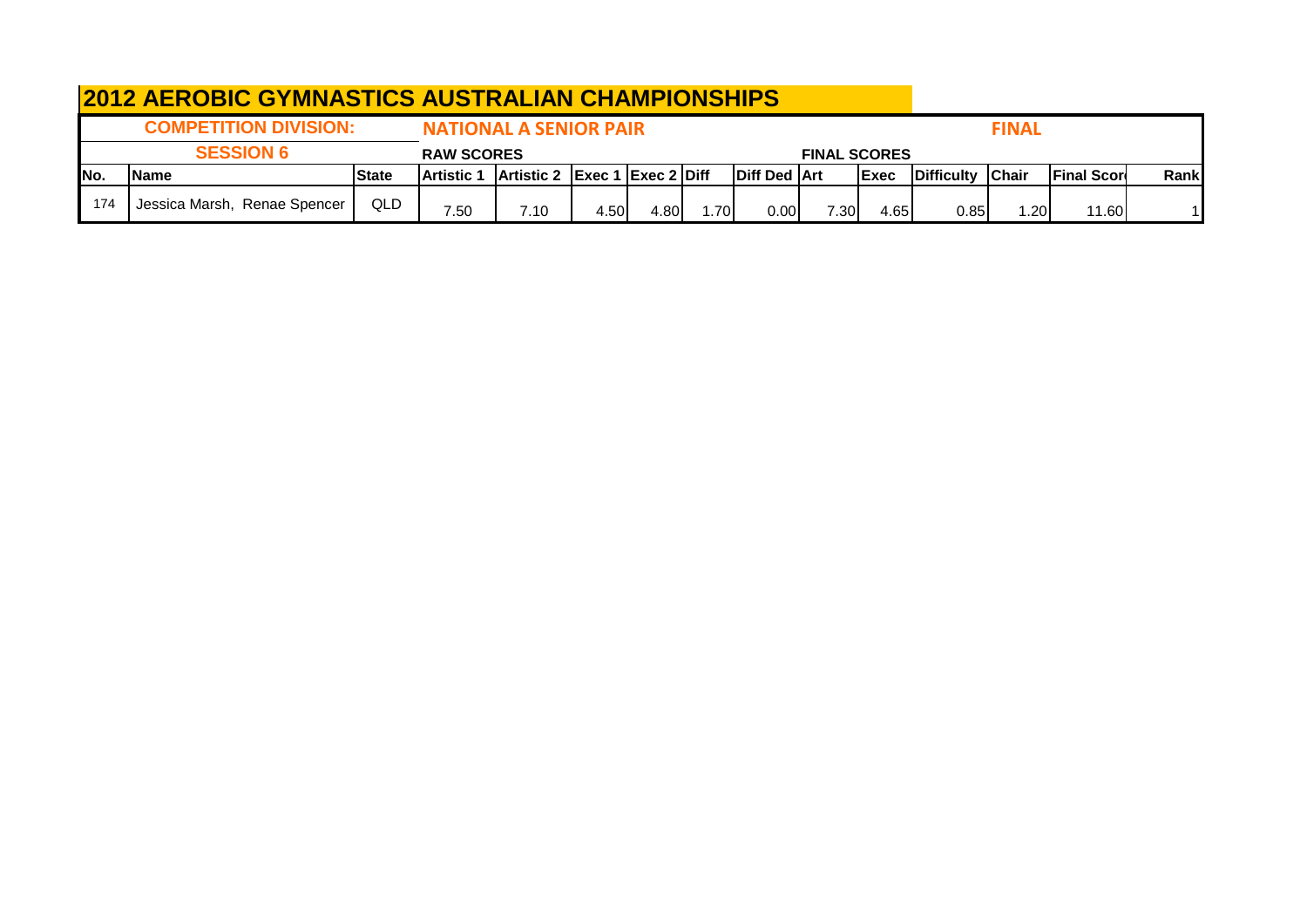|      | <b>2012 AEROBIC GYMNASTICS AUSTRALIAN CHAMPIONSHIPS</b> |              |                   |                                      |      |      |      |                       |                     |              |                          |       |                     |       |
|------|---------------------------------------------------------|--------------|-------------------|--------------------------------------|------|------|------|-----------------------|---------------------|--------------|--------------------------|-------|---------------------|-------|
|      | <b>COMPETITION DIVISION:</b>                            |              |                   | <b>FINAL</b>                         |      |      |      |                       |                     |              |                          |       |                     |       |
|      | <b>SESSION 6</b>                                        |              | <b>RAW SCORES</b> |                                      |      |      |      |                       | <b>FINAL SCORES</b> |              |                          |       |                     |       |
| INo. | <b>IName</b>                                            | <b>State</b> | <b>Artistic 1</b> | <b>Artistic 2 Exec 1 Exec 2 Diff</b> |      |      |      | <b>IDiff Ded IArt</b> |                     | <b>IExec</b> | <b>IDifficulty Chair</b> |       | <b>IFinal Score</b> | Rankl |
| 176  | Madison Green, Elliza Lane                              | QLD          | 7.30              | 7.00                                 | 7.00 | 6.80 | 2.80 | 0.00 <sub>l</sub>     | 7.15I               | 6.90         | . 401                    | 0.401 | 15.05               |       |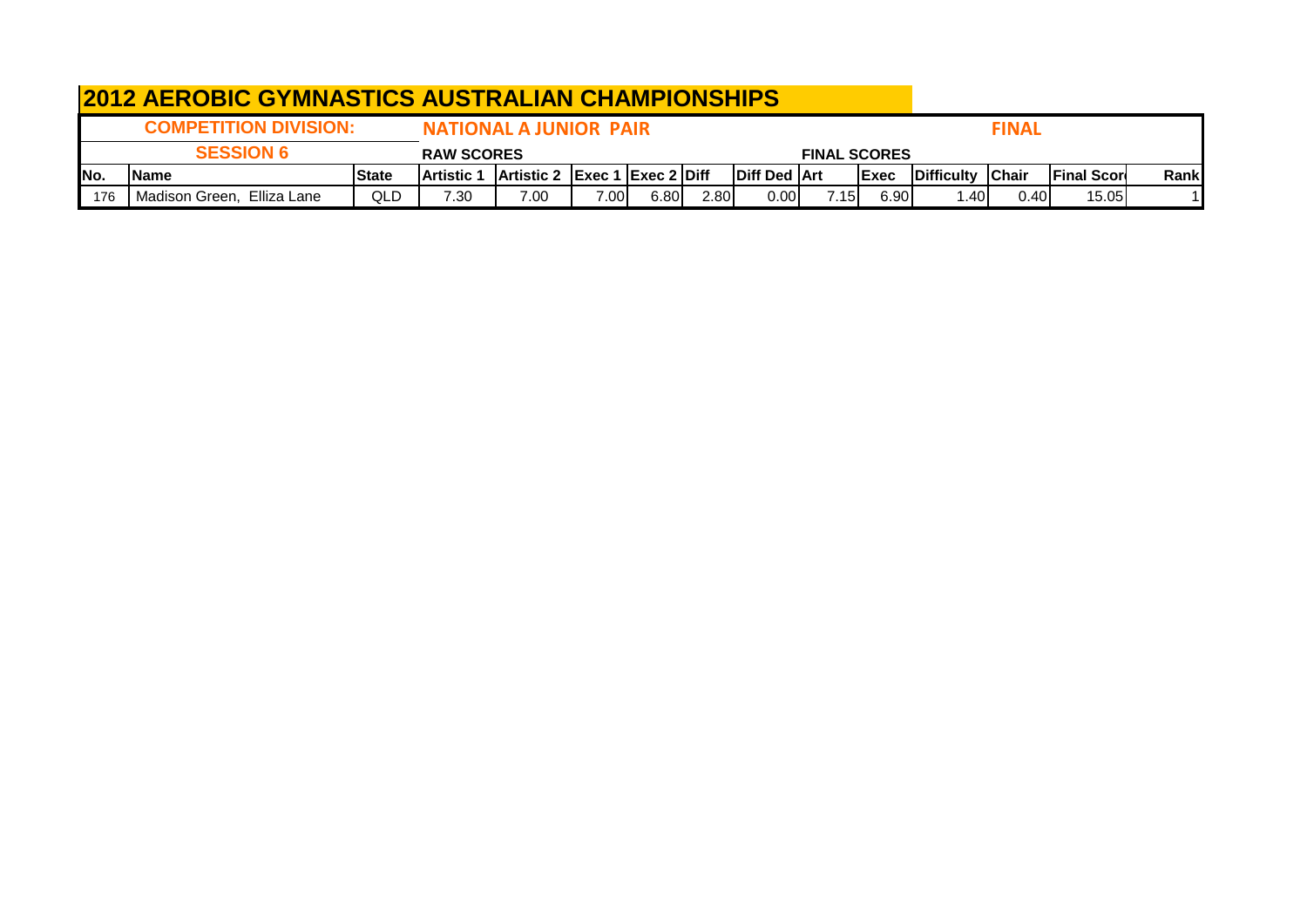| <b>2012 AEROBIC GYMNASTICS AUSTRALIAN CHAMPIONSHIPS</b> |                                     |                               |                   |                                      |      |      |      |                     |      |              |                   |               |                     |       |
|---------------------------------------------------------|-------------------------------------|-------------------------------|-------------------|--------------------------------------|------|------|------|---------------------|------|--------------|-------------------|---------------|---------------------|-------|
|                                                         | <b>COMPETITION DIVISION:</b>        | <b>NATIONAL B SENIOR PAIR</b> |                   |                                      |      |      |      |                     |      | <b>FINAL</b> |                   |               |                     |       |
|                                                         | <b>SESSION 6</b>                    | <b>RAW SCORES</b>             |                   |                                      |      |      |      | <b>FINAL SCORES</b> |      |              |                   |               |                     |       |
| INo.                                                    | <b>Name</b>                         | <b>State</b>                  | <b>Artistic 1</b> | <b>Artistic 2 Exec 1 Exec 2 Diff</b> |      |      |      | <b>Diff Ded Art</b> |      | <b>IExec</b> | <b>Difficulty</b> | <b>IChair</b> | <b>IFinal Score</b> | Rankl |
|                                                         | 173 Christina Gioffre, Kahly Tepper | <b>VIC</b>                    | 8.50              | 8.40                                 | 6.30 | 6.50 | 2.30 | 0.00                | 8.45 | 6.40         | 1.15              | 0.00          | 16.00               |       |
| 175                                                     | Laura Jones, Laura Kane             | QLD                           | 8.00              | 8.20                                 | 6.40 | 6.30 | 3.00 | 0.00                | 8.10 | 6.35         | 1.501             | 0.00          | 15.95               |       |